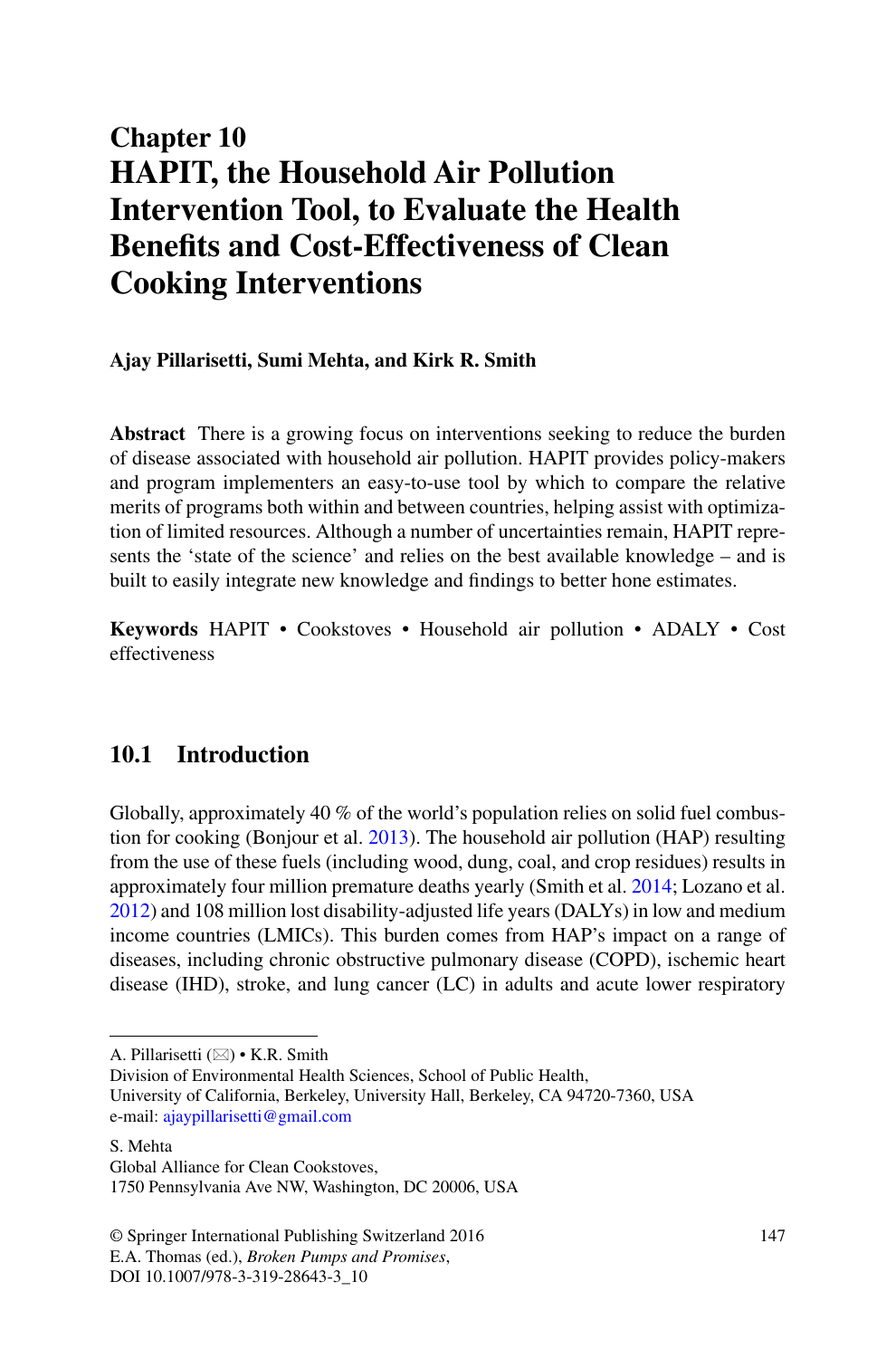infection (ALRI) in children. In response to this large health burden, international organizations and governments – recently spearheaded in part by the Global Alliance for Clean Cookstoves – have focused on efforts to provide reliable clean cooking technologies to solid fuel users. Deployed interventions span a range of technologies, including simple "improved" chimney stoves (Singh et al. [2012;](#page-21-0) Smith et al. [2010](#page-21-1)), 'rocket' stoves (Rosa et al. [2014\)](#page-21-2), advanced cookstoves with fan-assisted combustion (Sambandam et al. [2015;](#page-21-3) Pillarisetti et al. [2014](#page-21-4)), as well as clean fuel (including LPG, natural gas, biogas, ethanol and electricity) interventions (Van Vliet et al. [2013](#page-22-1); Neupane et al. [2015\)](#page-21-3).

Selecting an intervention requires balancing a number of competing priorities, including the cost of the intervention; its effectiveness, as proven in the lab and pilot field studies; its cultural acceptability, attractiveness, and ability to meet local cooking needs, and its inherent characteristics, like the need for fuel processing, the intervention's durability, and power constraints. One way to frame this selection process is at the scale of a large program, with consideration of its potential to improve quality of life and avoid ill-health not only in absolute terms, but also in relation to resources spent on its deployment and evaluation.

To actually measure the broad range of changes in health from a change in the HAP due to an intervention would require large, complicated, expensive, long-term field studies, particularly as the prevalence of most of the chronic diseases known to be exacerbated by HAP (COPD, IHD, LC, stroke) take many years to develop but also many years to decline with reductions in exposure. There is nevertheless a need for methods to credibly estimate the likely degree of ill-health that could be avoided by an intervention using the best available scientific evidence from epidemiological studies that could be expected from an intervention.

In this chapter, we describe the development of and methodology used in the Household Air Pollution Intervention Tool (HAPIT), an internet-based platform<sup>1</sup> to evaluate and compare health benefits achievable through reduced exposures to fine particulate matter ( $PM<sub>2.5</sub>$ ) resulting from implementation of fuel and/or stove interventions. It can be tailored to the conditions in each of many dozens of LMICs to give organizations contemplating interventions a rough, but credible, estimate of the comparable health benefits that could be accrued through each scenario.

The idea behind HAPIT is not to provide research-quality evidence of health benefits for all possible situations, which would take many years and involve costs and expertise that is well beyond that possible as part of most planned interventions. Rather, it aims to provide "good enough" evidence based on the best available health effects information linked to air pollution exposures. There is a long tradition of using such risk assessment techniques to evaluate environmental health hazards not only in air pollution ([EPA](#page-20-1)) but from interventions to reduce water pollutants, radiation, toxic chemicals, and so on.

Evaluations of projects to reduce another important environmental health risk also benefit from such tools. Interventions to mitigate climate change use  $CO<sub>2</sub>$ equivalent metrics to estimate their benefits. They are not required to actually show

<span id="page-1-0"></span><sup>&</sup>lt;sup>1</sup>HAPIT can be accessed at <http://hapit.shinyapps.io/HAPIT>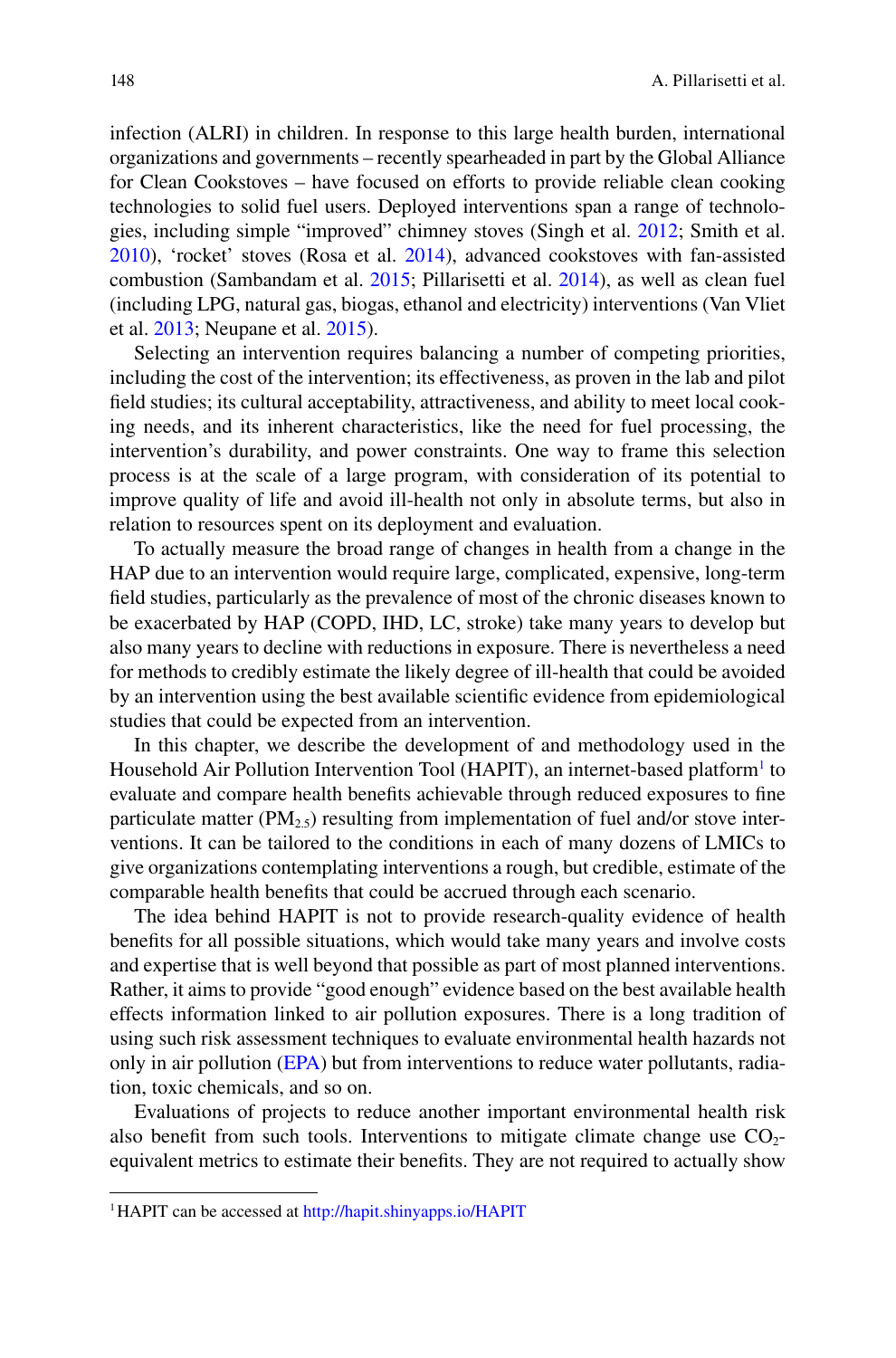an impact on climate change, which would take sophisticated studies lasting many years, but rely on links established by the best current science between emissions of greenhouse gases and changes to climate. These come from complex climate models informed by measurements and that are evolving over time. Just so with HAPIT, which relies on the best intermediate variable between HAP and health, exposure to  $PM<sub>2.5</sub>$ . Exposure is closely linked to the intervention in one direction and to health impacts in the other via complex published models based on major reviews of health studies in real populations, which, like climate change models, evolve over time.

HAPIT outputs can be shared with policy makers in order to raise awareness about the potential public health implications of the program at a national level, inform them about the relative health benefits expected by scaling up available interventions, and provide information on the relative costs of scaling up different intervention options. As such, there is a clear role for such a tool to inform health policy makers in the implementation of the World Health Organization's Indoor Air Quality Guidelines focused on household fuel combustion. Beyond the health sector, this tool can be used by clean cooking implementers (1) to help both design better interventions (how clean do interventions need to be to achieve health benefits) and (2) to potentially help raise funds to implement dissemination projects through results-based financing.

HAPIT estimates both averted DALYs (aDALYs) and averted premature deaths and calculates a simple cost-effectiveness metric based on the World Health Organization's Choosing Interventions that are Cost-Effective (WHO-CHOICE) framework. For illustration, we demonstrate use of HAPIT to evaluate a chimney stove intervention deployed as part of the RESPIRE randomized controlled trial and an LPG intervention, both in the Western Highlands of Guatemala. Finally, we conclude with a discussion of the methodological and conceptual issues raised by HAPIT in the context of broader health and sociopolitical concerns and introduce the potential for results-based financing based on averted DALYs.

#### **10.2 Methods**

HAPIT relies (1) on up-to-date national background health data and (2) on the methods and databases developed as part of the Comparative Risk Assessment (CRA), a component of the 2010 Global Burden of Disease (GBD 2010). HAPIT utilizes exposure-response information for each of the major disease categories attributable to particulate air pollution and 2010 background demographic, energy, and economic conditions for the 57 countries in which solid fuels are the primary cooking fuel for 50 % or more of homes (Bonjour et al. [2013\)](#page-19-0). HAPIT additionally includes a number of countries in which household energy disseminations are underway or planned but who have less than 50 % solid fuel use nationally. All data are for year 2010, the most recent year for which country-level data are currently available from GBD. Figure [10.1](#page-3-0) visually depicts HAPIT inputs and methods.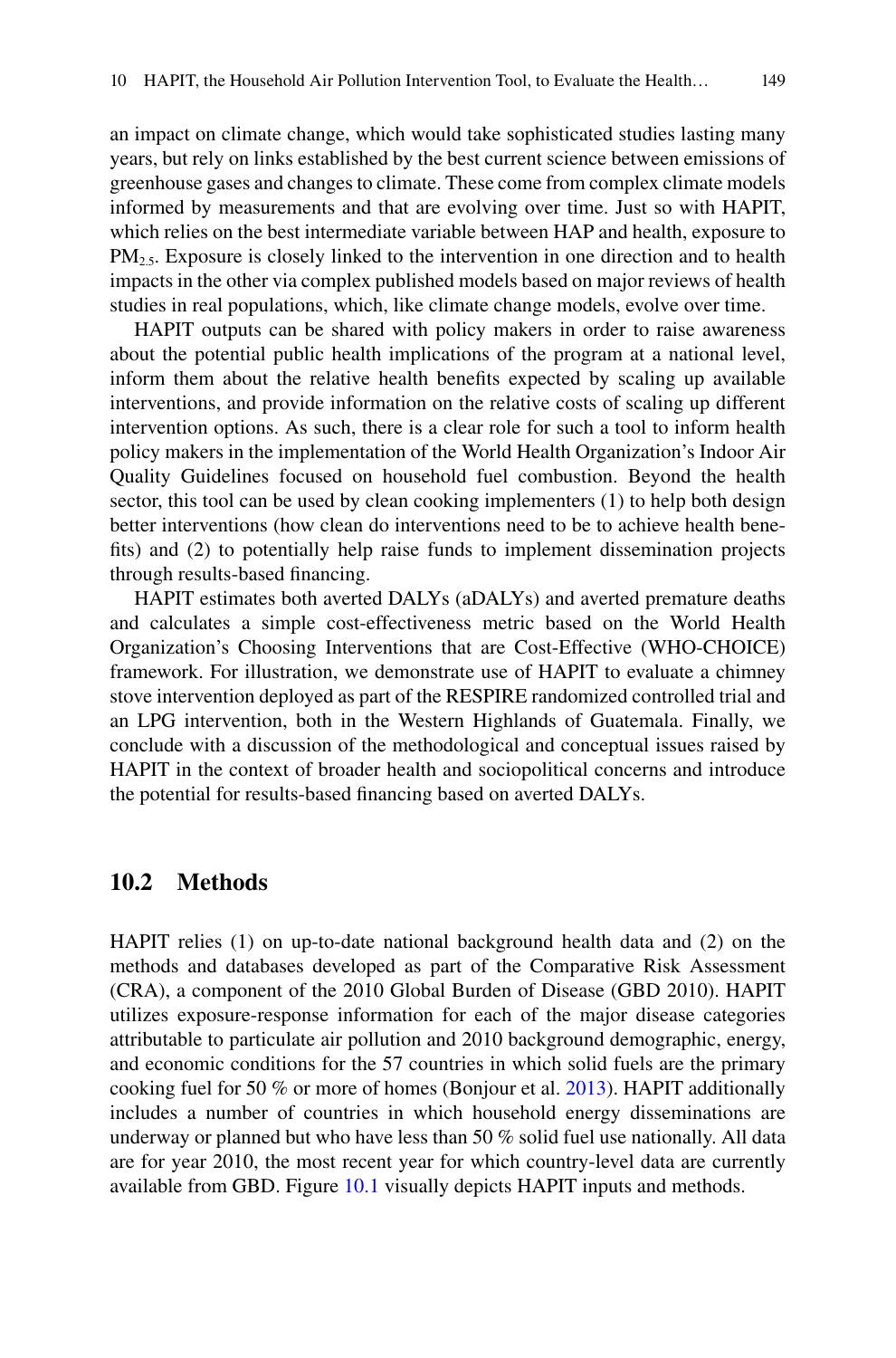<span id="page-3-0"></span>

**Fig. 10.1** A conceptual diagram of the inputs, outputs, and methods used to estimate averted illhealth using HAPIT

# *10.2.1 Background Data Used by HAPIT*

All background disease information employed in HAPIT was downloaded from the Institute for Health Metrics and Evaluation's(IHME) GBD 2010 Country Databases. The deaths and DALYs from lung cancer includes the GBD 2010 estimates of trachea, bronchus, and lung cancers. Cardiovascular diseases are broken down into two categories – Ischemic Heart Disease (IHD) and Ischemic & Other Hemorrhagic Strokes (Stroke). HAPIT calculates deaths and DALYs due to ALRI only among the population of 0–4. Average household sizes were extracted from the Global Alliance for Clean Cookstoves' Data and Statistics website ([GACC](#page-20-2)). Population data were extracted from the US Census International Bureau (USCB [2015](#page-22-2)) and the UN's World Urbanization Project (UNDESA [2014\)](#page-22-3).

Cost-effectiveness is determined by comparing the expected annual cost of the intervention per averted DALY (described below) in USD to the gross domestic product per capita (GDP PC, USD). WHO-CHOICE advises that interventions costing less than the GDP/capita are very cost-effective, those costing one to three times the GDP/capita are cost-effective, and those costing more than three times the GDP/capita are not cost-effective (Evans et al. [2006](#page-20-3)).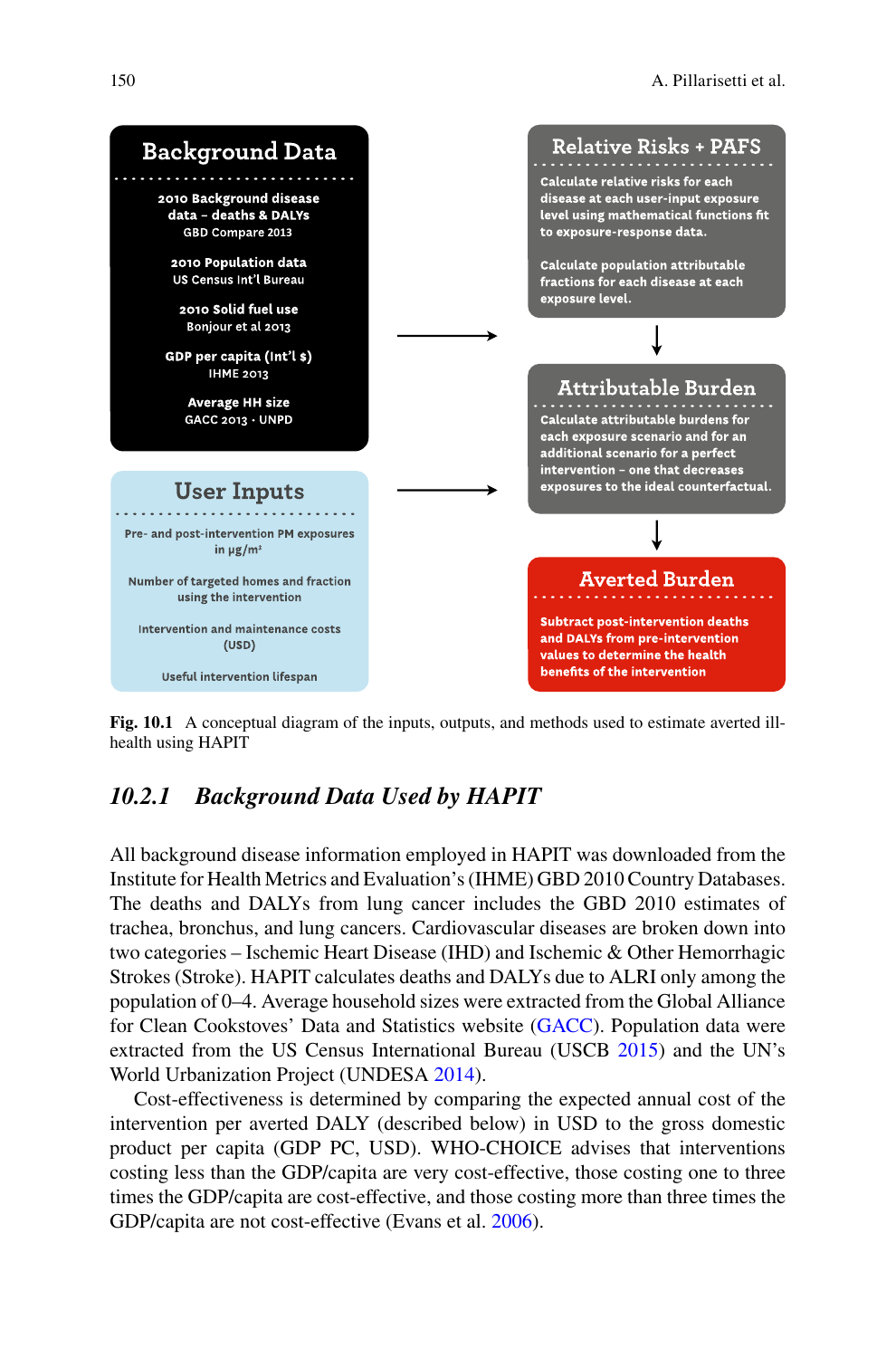HAPIT estimates program cost-effectiveness using a financial accounting approach. In doing so, it (1) does not take into account changes in household costs due to medical expenditure or the time or money spent acquiring fuel and it (2) assumes that programs are covering the cost of fuel-based interventions (such as monthly LPG costs per household). For custom scenarios, users can adjust the perhousehold maintenance or fuel cost based on the characteristics of their programs to take into account these parameters. For example, the total financial outlay of the intervention program may decrease if households pay for a portion of the fuel or intervention cost up-front or over time.

#### *10.2.2 User Inputs*

HAPIT users are able to input (1) pre- and post-intervention population average exposures to  $PM_{2.5}$  in  $\mu$ g/m<sup>3</sup>, based on measurements performed in the target communities, and the standard deviation of those measurements; (2) the number of households targeted by the intervention; (3) the average percentage of the population using the intervention throughout the intervention's useful lifetime; (4) the cost per intervention to the program in current US Dollars (USD); and (5) the yearly maintenance cost (including fuel costs) per household in current USD. For users with limited knowledge to inform these inputs, default values are available for all of the above.

Users are strongly urged to address the following concerns prior to scaling up an intervention:

- Intervention Effectiveness: selected interventions should have the ability, under ideal conditions, to reduce emissions of health damaging pollutants to acceptable levels, as assessed in the laboratory (Jetter et al. [2012](#page-20-4); Jetter and Kariher [2009](#page-20-5)). Interventions that perform poorly in the laboratory are unlikely to perform well in the field.
- Intervention Acceptability: interventions should be fully vetted by community members to ensure appropriateness for local cooking and otherwise to suit local needs.
- Exposure Reduction: interventions should result in a demonstrable and significant reduction in  $PM_{2.5}$  population exposures in pilot work in the community of interest, or one like it.
- Sustained Intervention Usage: declining usage of the intervention over time may indicate reversion to traditional cooking methods and an elimination of any meaningful exposure reductions. Interventions should be used regularly and should, ideally, displace use of the more polluting traditional stove.

Because HAPIT relies on measured exposures to estimate averted ill-health, we briefly clarify the distinction between (a) emissions, (b) concentrations, and (c) exposures in the context of household air pollution studies: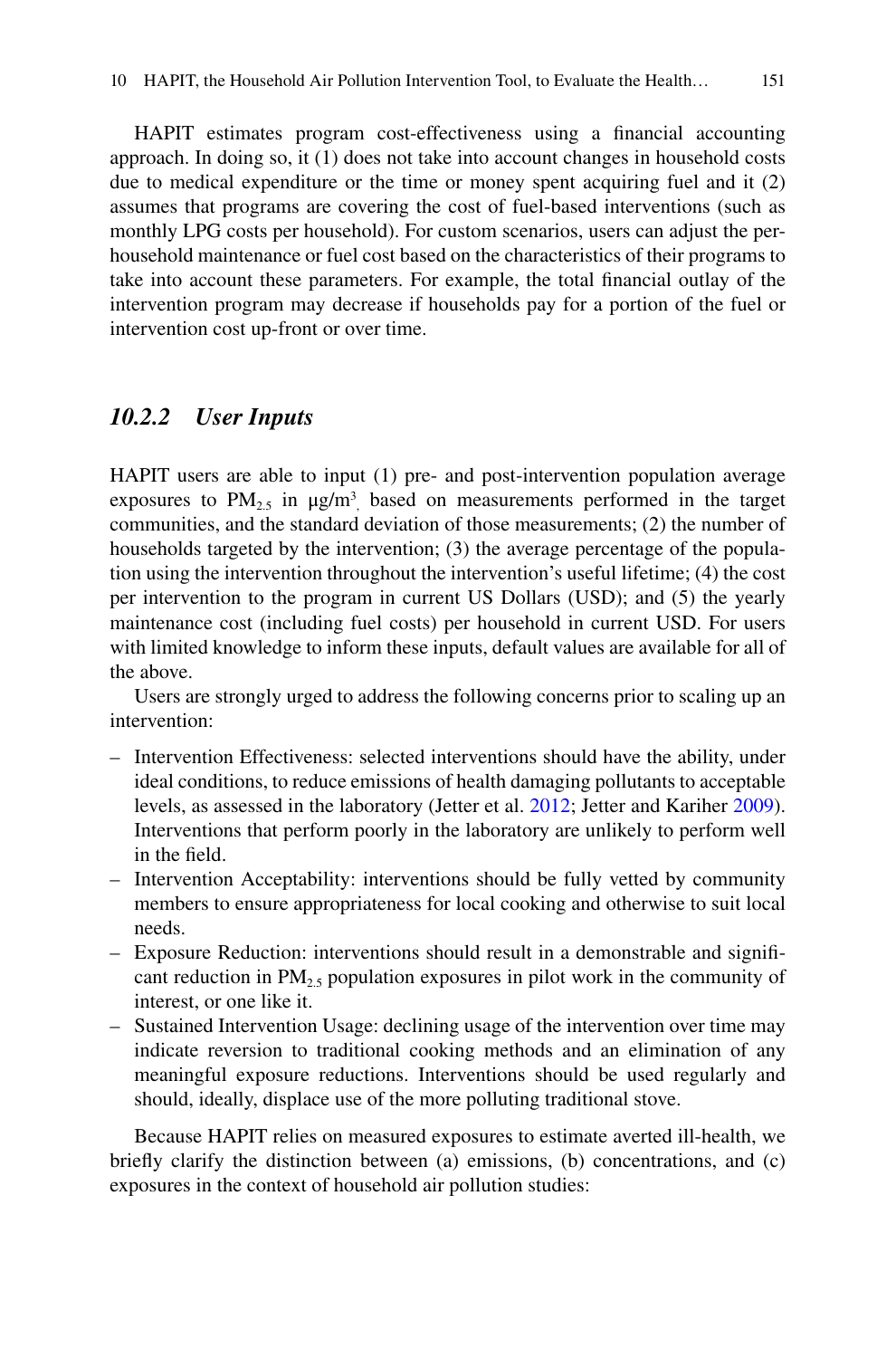- (a) Emissions refers to the rate of release of a pollutant per unit time or per unit of fuel; emissions measurements are often taken 'directly' from the combustion source and can be performed in the laboratory or the field. Although emission measurements can be conducted over an entire day, it is most common to conduct them in conjunction with one cooking cycle, either typical to the area if done in the field or with a standard cooking cycle if done in the lab.
- (b) Concentrations are a result of emissions and various room conditions, like ventilation rates, and processes, like deposition and exfiltration. Concentrations are often measured in microenvironments – for instance, in the kitchen and in the living room – but do not directly take into account the presence of people. Because it is difficult to simulate real world situations, reliable concentration measurements normally are measured in households themselves. Commonly, for example, kitchen air pollution (KAP) measurements are made by placing a monitor on the wall of the kitchen for 24 h.
- (c) Exposures are complex, spatiotemporal relationships between individuals and the concentrations of pollutants in their vicinity. A population exposure thus depends on the concentration of pollutant in an area, the number of people in the area, and the time spent in that given area. Similarly, an individual's daily exposure is impacted by the variety of sources they experience in the spaces they inhabit for varying lengths of time throughout the day. For example, high concentrations of pollutants in a smoky kitchen do not necessarily result in high exposures; if the cook spends most of her time outside of the kitchen, her average exposure may not be as high as a concentration may predict. Exposure involves contact between humans and pollution. Because of the nearly universal diurnal pattern of human activity, exposure monitoring is best done for at least 24 h or in multiples of 24 h (48, 72, etc).

Data on lab-based emissions, although fewer than desirable, are increasingly publically available (catalog.cleancookstoves.org). In contrast, the availability of exposure data across a range of geographies, fuel and stove combinations, and cooking practices remains limited, especially for the most promising (based on lab performance) stoves and fuels. Moreover, given the complexity of exposure characterization and the paucity of available data linking exposure and emissions, it is not currently possible to reliably estimate exposures based on lab-based emissions data without extensive measurements followed by modeling at the local level. Default exposures in HAPIT are based on the currently available literature and informed largely by global modeling of HAP exposures (Balakrishnan et al. [2013](#page-19-1); Smith et al. [2014\)](#page-22-0).

### *10.2.3 Integrated Exposure-Response Functions*

Estimating the burden of disease attributable to all types of air pollution – including household air pollution (HAP) – during the 2010 Global Burden of Disease required elaboration of integrated exposure-response (IER) relationships (Burnett et al. [2014](#page-19-2))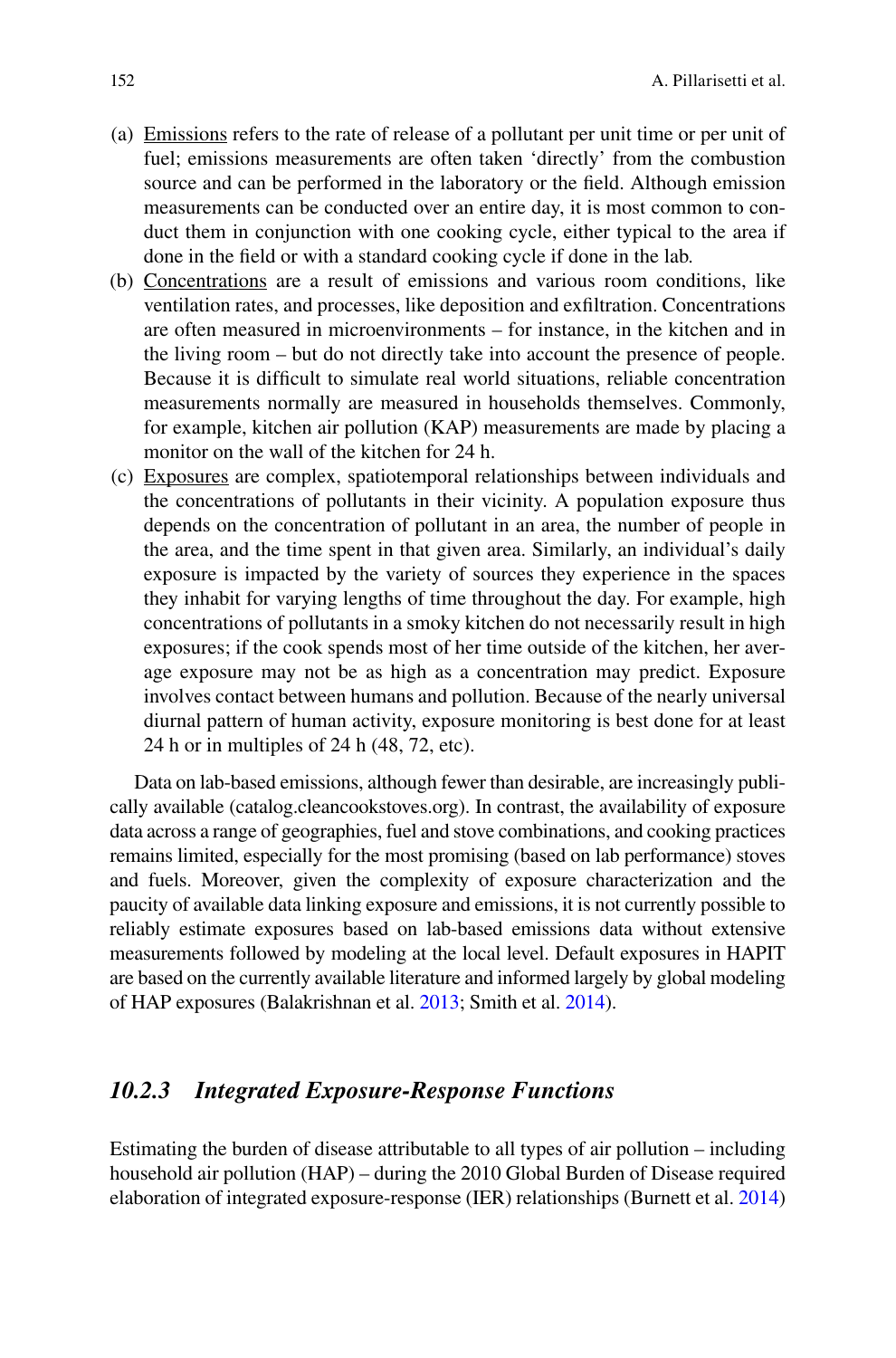<span id="page-6-0"></span>

**Fig. 10.2** Integrated Exposure Response (IER) curves relating Exposure to  $PM_{2.5}$  to health endpoints associated with exposure to air pollution, including ischemic heart disease (IHD), stroke, chronic obstructive pulmonary disease (COPD), and lung cancer (LC) in adults and acute lower respiratory infection (ALRI) in children (See Fig. [10.4](#page-11-0) for an elaboration of uncertainties around the IERs)

that relate  $PM_{2.5}$  exposures to risk for a number of health endpoints. The IERs leverage epidemiological evidence from a wide range of  $PM_{2.5}$  exposures spanning multiple orders of magnitude (ambient air pollution, active and secondhand tobacco smoke, and household air pollution) and result in supra-linear exposure-response curves (Fig. [10.2\)](#page-6-0).

In Burnett et al. the parameterization of the IERs took a common form:

$$
RR_{\text{IER}}(z) = 1 + \alpha \left\{ 1 - \exp\left[ -\gamma \left( z - z_{cf} \right)^{\delta} \right] \right\} \tag{10.1}
$$

where z is exposure to  $PM_{2.5}$  in  $\mu g/m^3$ ,  $z_{cf}$  is the counterfactual exposure to  $PM_{2.5}$  in μg/m<sup>3</sup>, and where α, γ, and δ are model parameters. In initial versions of HAPIT (version 1 and 2), Eureqa (Nutonian, Inc.) was used to fit a line to a table of central relative risk estimates (and lower and upper confidence bounds) provided by Burnett et al. for concentrations ranging from 0 to 1000  $\mu$ g/m<sup>3</sup>. In version 3 of HAPIT, we utilize data released by the Institute of Health Metrics and Evaluation (IHME) to create a lookup table of relative risks, using methods similar to those reported elsewhere (Apte et al.  $2015$ ). For each health endpoint – and for twelve age-categories for IHD and Stroke – 1000 values of  $z_{cf}$ , α, γ, and δ were provided (IHME [2010\)](#page-20-6). We calculated the lower bound (5th percentile), central (mean), and upper bound (95th percentile) relative risk estimates from the distribution of provided values for each health endpoint, age-category, and for exposures ranging from 1 to 1000  $\mu$ g/m<sup>3</sup> in discrete  $1 \mu g/m^3$  steps. For concentrations less than the counterfactual concentration of 7.3  $\mu$ g/m<sup>3</sup>, the relative risk was fixed at 1 – an indication of no difference in risk.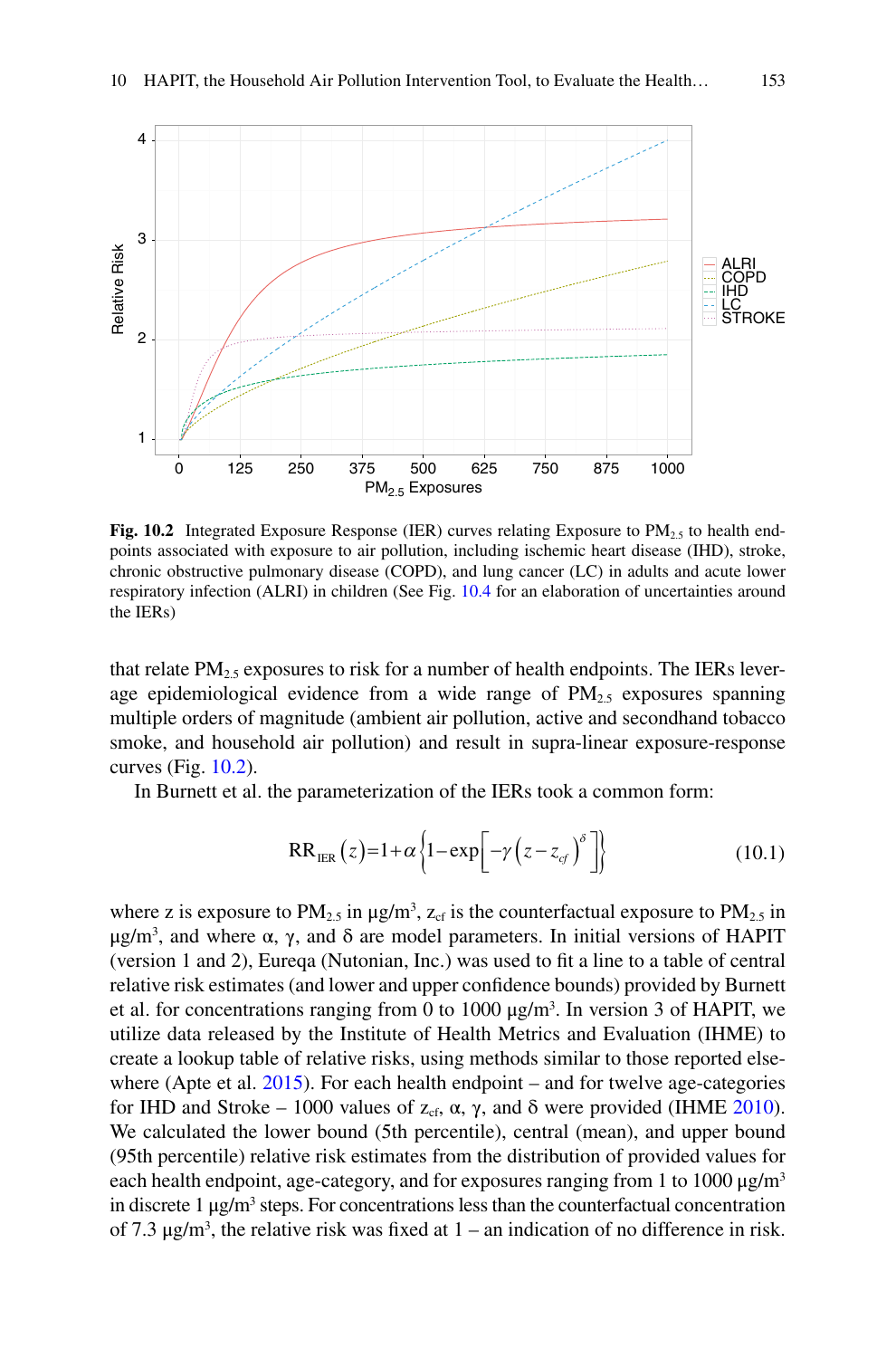#### *10.2.4 Evaluating Averted Ill-Health*

HAPIT generates 1000 pairs of pre- and post-intervention exposures by sampling from a lognormal distribution reconstructed from the user input mean exposure and measurement standard deviation. For each pair of exposures, HAPIT identifies the corresponding relative risks from the look-up table. The population attributable fraction (Eq.  $10.2$ ) is then calculated as follows:

$$
PAF = \frac{SFU(RR - 1)}{SFU(RR - 1) + 1}
$$
\n(10.2)

<span id="page-7-0"></span>where SFU refers to the percent of the population using solid fuels and RR refers to the relative risk calculated using the IERs. The approach utilized is based on methods developed by the GBD and others (Smith and Haigler [2008](#page-21-5); WHO [2004](#page-22-4)), but adapted to take advantage of the continuous IERs.

To estimate changes in deaths and DALYs attributable to an intervention (AB*int*), we subtracted the PAF after the intervention (PAF*post-intervention*) from the PAF prior to the intervention (PAF*pre-intervention*) and multiplied by the user input usage fraction; the underlying disease burden (B*endpoint*) for a specific country, health endpoint, and agegroup as follows; and the percentage of solid-fuel use in the target population:

$$
AB_{int} = (PAF_{pre-intervention} - PAF_{post-intervention}) \times B_{endpoint} \times Use_{fraction} \times SFU_{fraction}
$$
 (10.3)

Averted burdens are calculated for all combinations of the lower, central, and upper relative risk estimates and the central background disease rate estimates for each of the 1000 exposure pairs. HAPIT outputs the following:

- (a) the mean averted deaths and DALYs the mean of the 1000 attributable burdens calculated using the central relative risk
- (b) the minimum averted deaths and DALYs the mean of the 1000 attributable burdens calculated using the lower bounds of the IERs
- (c) the maximum averted deaths and DALYs the mean of the 1000 attributable burdens calculated using the upper bounds of the IERs
- (d) the maximum avertable deaths and DALYs the burden that could be averted by going from the pre-intervention exposure to the counterfactual, assuming 100 % stove usage

HAPIT assumes that all deaths and DALYs due to ALRI are accrued instantaneously upon implementation of the intervention. For chronic diseases in adults (COPD, stroke, IHD, and lung cancer), HAPIT utilizes the 20-year distributed cessation lag model of the United States Environmental Protection Agency ([US](#page-20-1)  [EPA](#page-20-1)), a step function for estimating the accrual of benefits due to changes in expo-sure to air pollution (Fig. [10.3](#page-8-0)). The EPA model assumes that 30  $\%$  of mortality reductions occur in the first year, 50 % are distributed evenly in years two through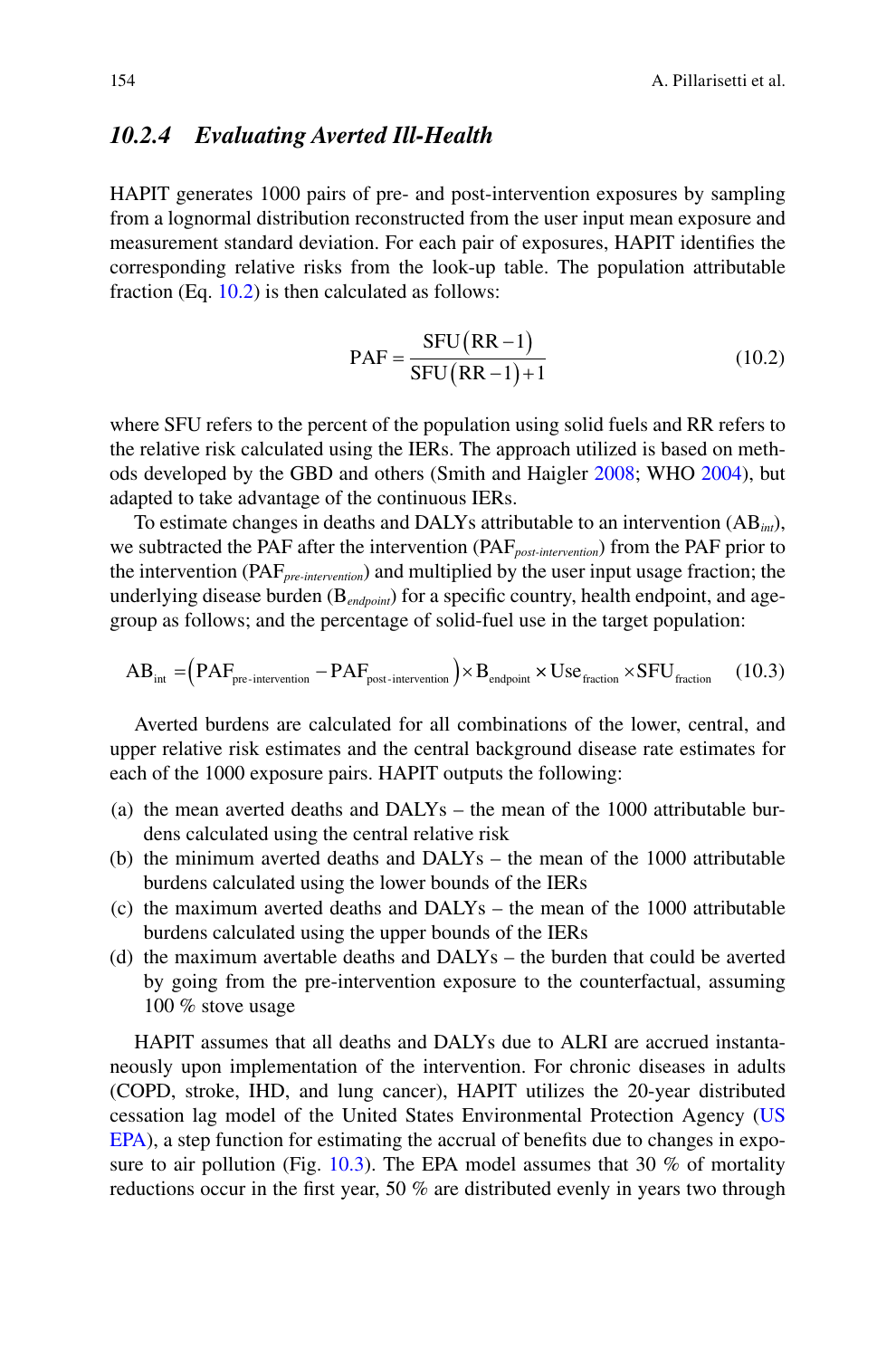<span id="page-8-0"></span>

**Fig. 10.3** Visual representation of the EPA 20-year cessation lag function. The cessation lag function as outlined by the US EPA is used to adjust downward the attribution of averted DALYs and Deaths from chronic disease due to reduced PM2.5 exposures resulting from an HAP intervention

five, and the remaining 20 % are distributed evenly in years six through twenty (EPA [2004](#page-20-7)). At the end of the intervention's lifetime, we assume that benefits for children from reduced ALRI cease; an additional 75 % of a full benefit-year accrue for chronic diseases.

HAPIT limits an intervention's useful lifetime to, at a maximum, 5 years. This is due to two issues. First, because attributable burden calculations rely on up-to-date background disease information, extending beyond 5 years unrealistically assumes no change in background disease rates. Second, evidence from the field indicates that many current interventions do not have a useful life beyond 2 or 3 years (Pillarisetti et al. [2014;](#page-21-4) Hill et al. [2015\)](#page-20-8) at most.

#### *10.2.5 Averted Disability Adjusted Life-Years (DALYs)*

While HAPIT outputs averted deaths, a perhaps more interesting and useful output is that of averted DALYs. The DALY is a combined metric of mortality and morbidity that measures the gap between the 'ideal' and the experienced health states of a population. DALYs are composed of two parts: years of life lost (YLLs) to premature death and years lived with disability (YLDs) weighted by the severity of the condition experienced. Fundamentally, the DALY seeks to put death and disability from all diseases on an equal footing for all individuals of the same age in the world, irrespective of social class, country of origin, socioeconomic status, occupation, or other characteristic (Mathers et al. [2006\)](#page-21-6). GBD 2010 used a life expectancy at birth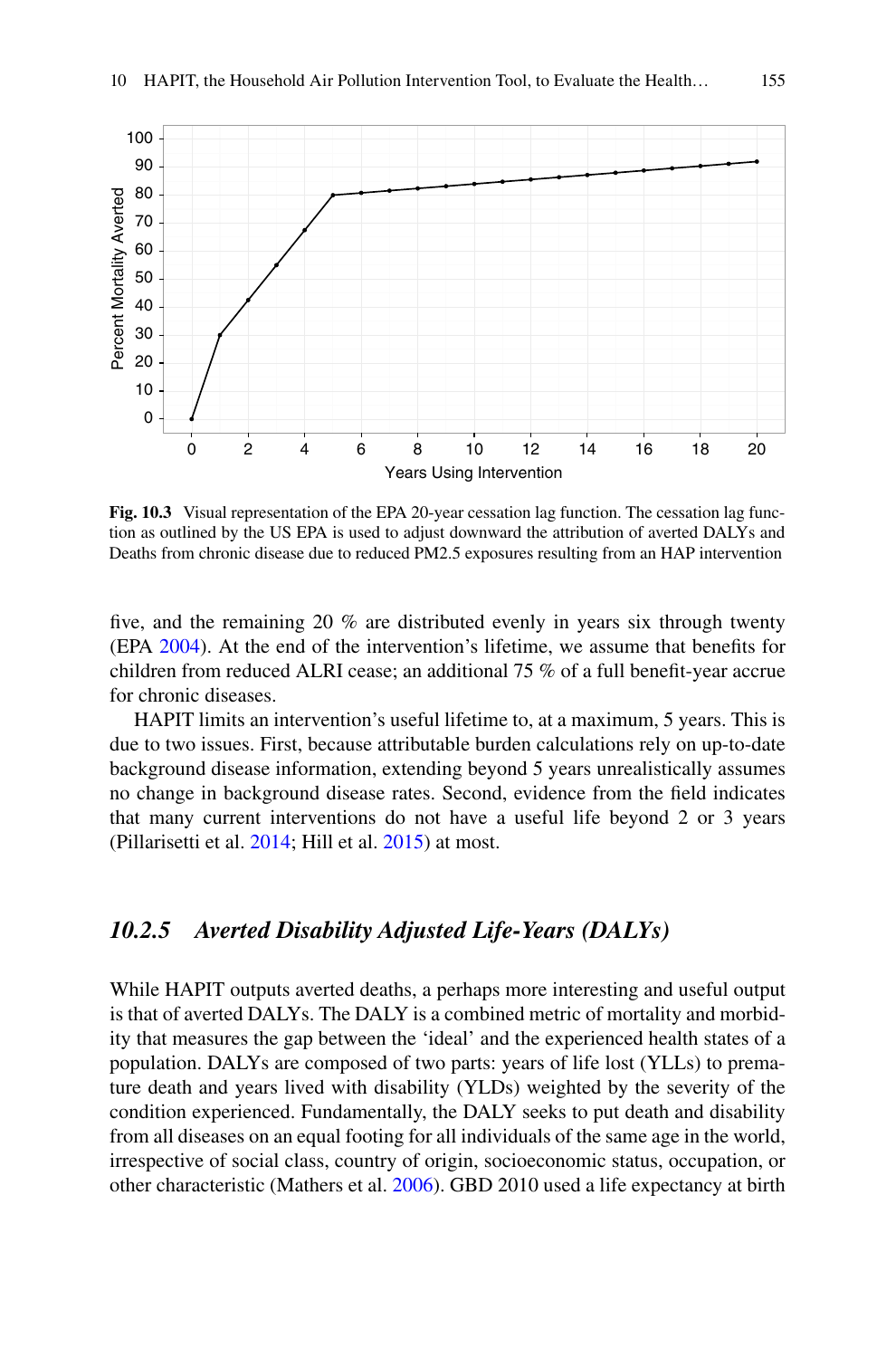of 86 years to calculate YLLs and, unlike previous GBD undertakings, removed all discounting and age-weighting (Murray et al. [2012\)](#page-21-7). The calculation of disability weights was updated to take into account global heterogeneity in perception of the severity of various conditions and was utilized revised methods by which surveys were translated into severity weights. While a number of concerns about the use of the DALY remain (Voigt and King [2014](#page-22-5)), to date no other combined metric of morbidity and mortality has been as thoroughly described and used in global health literature. Use of the DALY allows simple comparison of cost-effectiveness across sectors and potential interventions and is commonly used in the global health literature.

#### *10.2.6 Implementation*

The basic calculations for HAPIT are implemented in R 3.1 (R [Foundation](#page-21-8)) and utilize Shiny, a framework enabling sharing of interactive R code over the internet (Chang et al. [2015](#page-20-9)). HAPIT is currently hosted by RStudio for a nominal monthly fee. Figures are generated using ggplot2 (Wickham [2009](#page-22-6)).

# **10.3 HAPIT in Use – Hypothetical Chimney Stove and Liquefied Petroleum Gas Interventions in the Western Highlands of Guatemala**

#### *10.3.1 Background*

As an illustration of the use of HAPIT, we adapt findings from the Randomized Exposure Study of Pollution Indoors and Respiratory Effects (RESPIRE), a randomized control trial (RCT) that assessed the impact of reduced emissions from a chimney stove on childhood pneumonia (Smith et al. [2011\)](#page-21-9), and subsequent studies in the region (Smith et al. [2010](#page-21-1); McCracken et al. [2007,](#page-21-10) [2011;](#page-21-11) Northcross et al. [2010\)](#page-21-12). The study design has been described extensively elsewhere (Bruce et al. [2007;](#page-19-4) Smith-Sivertsen et al. [2009](#page-22-7)). Briefly, it took place in the Western Highlands of Guatemala between October 2002 and December 2004. Most study homes were located between 2000 and 3000 m above sea level and used wood as their primary cooking fuel. Five hundred and eighteen households contributed to the final dataset, with approximately half receiving a chimney stove and the other half cooking using the traditional open fire. Across Guatemala, 64 % of households rely on solid fuel for cooking. The GDP per capita in Guatemala is approximately 5000 USD.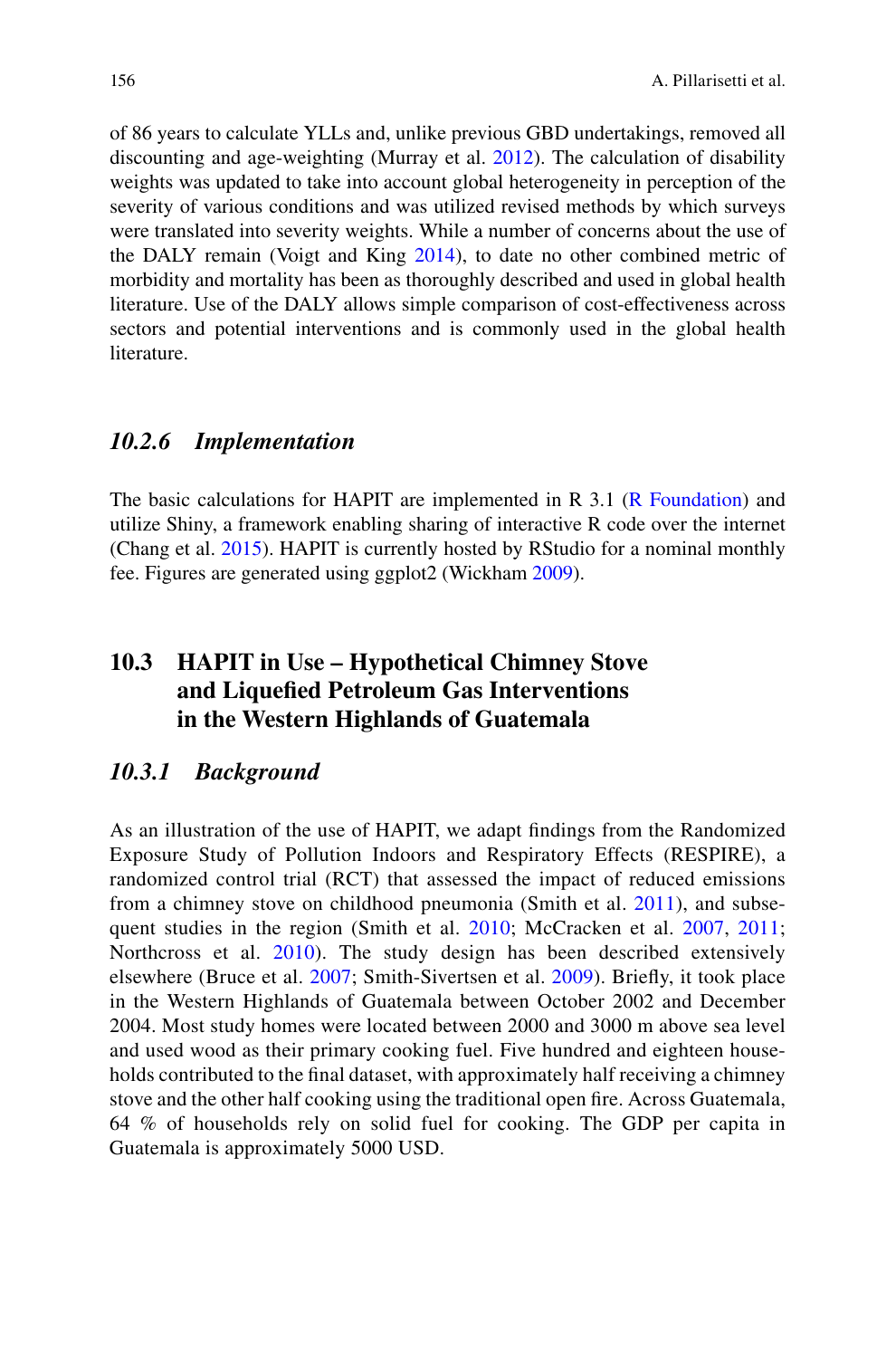#### *10.3.2 Inputs*

While carbon monoxide (CO) exposures were the primary exposure measurement collected during RESPIRE,  $PM<sub>2.5</sub>$  exposures were also assessed at various points throughout and after the primary RESPIRE trial, including as described in McCracken et al ([2007,](#page-21-10) [2011\)](#page-21-11). For this analysis, we assume any new chimney stove implemented in the region would perform similarly to findings during those assessments; that is, we expect to see adult exposure reductions to  $PM_{2.5}$  from 264  $\mu$ g/m<sup>3</sup>  $(SD=297)$  when using the traditional stove to 102  $\mu$ g/m<sup>3</sup> (SD = 130) when using the intervention chimney stove.<sup>2</sup> For children, we use the ratio of child to mother exposures to carbon monoxide to scale exposure reductions appropriately. Because of the rich data available on these exposures, we are able to estimate mother to child ratios for both the pre-intervention and post-intervention periods. During the pre-intervention period, child exposures are ~45 % of the mother's exposure; in the post-intervention period, child exposures are ~54 % of the mother's exposure. Accordingly, for children, the pre- and post-intervention  $PM_{2.5}$  exposures are 119 μg/m<sup>3</sup> (SD = 133) and 55 μg/m<sup>3</sup> (SD = 70), respectively.

We additionally assume the intervention will reach 25,000 households, be used consistently by 90 % of households as previously reported (Ruiz-Mercado et al. [2013](#page-21-13)), have a 5-year lifespan, cost 200 USD per stove, and have a maintenance cost of 5 dollars per year per stove. For comparison, we will also consider an LPG intervention that reduces exposures of both mothers and children to the level of ambient pollution in these communities of [3](#page-10-1)0  $\mu$ g/m<sup>3</sup> (SD=20),<sup>3</sup> has an identical useful lifespan and fraction of households using the intervention, and costs 75 USD per stove with a fuel cost of 175 USD per year per household. Inputs for both scenarios are summarized in Table [10.1](#page-11-1).

#### *10.3.3 Findings*

Figure [10.4](#page-11-0) depicts the simulated exposures before and after distribution of the chimney-stove intervention. The depicted IERs illustrate the non-linear nature of expected health-benefits associated with an exposure reduction. For instance, for adults, the relationship is relatively 'flat' for Stroke and IHD for an exposure

<span id="page-10-0"></span><sup>2</sup>Application of HAPIT should ideally include up-to-date personal exposure measurements of  $PM_{2.5}$ .

<span id="page-10-1"></span><sup>&</sup>lt;sup>3</sup>The post-intervention concentration in this LPG scenario may seem counter-intuitive: LPG has been shown to very clean and emit almost no particles when operated properly. Why, then, not reduce the exposure to the ideal,  $7.3 \mu g/m<sup>3</sup>$  counterfactual? In this case, we assume some pollution arises from households in the community who may not have transitioned to LPG or from other sources, such as trash burning, power generation, or vehicles, to name a few possibilities. LPG exposure reductions for this example are set to background ambient  $PM_{2,5}$  concentrations as measured during RESPIRE.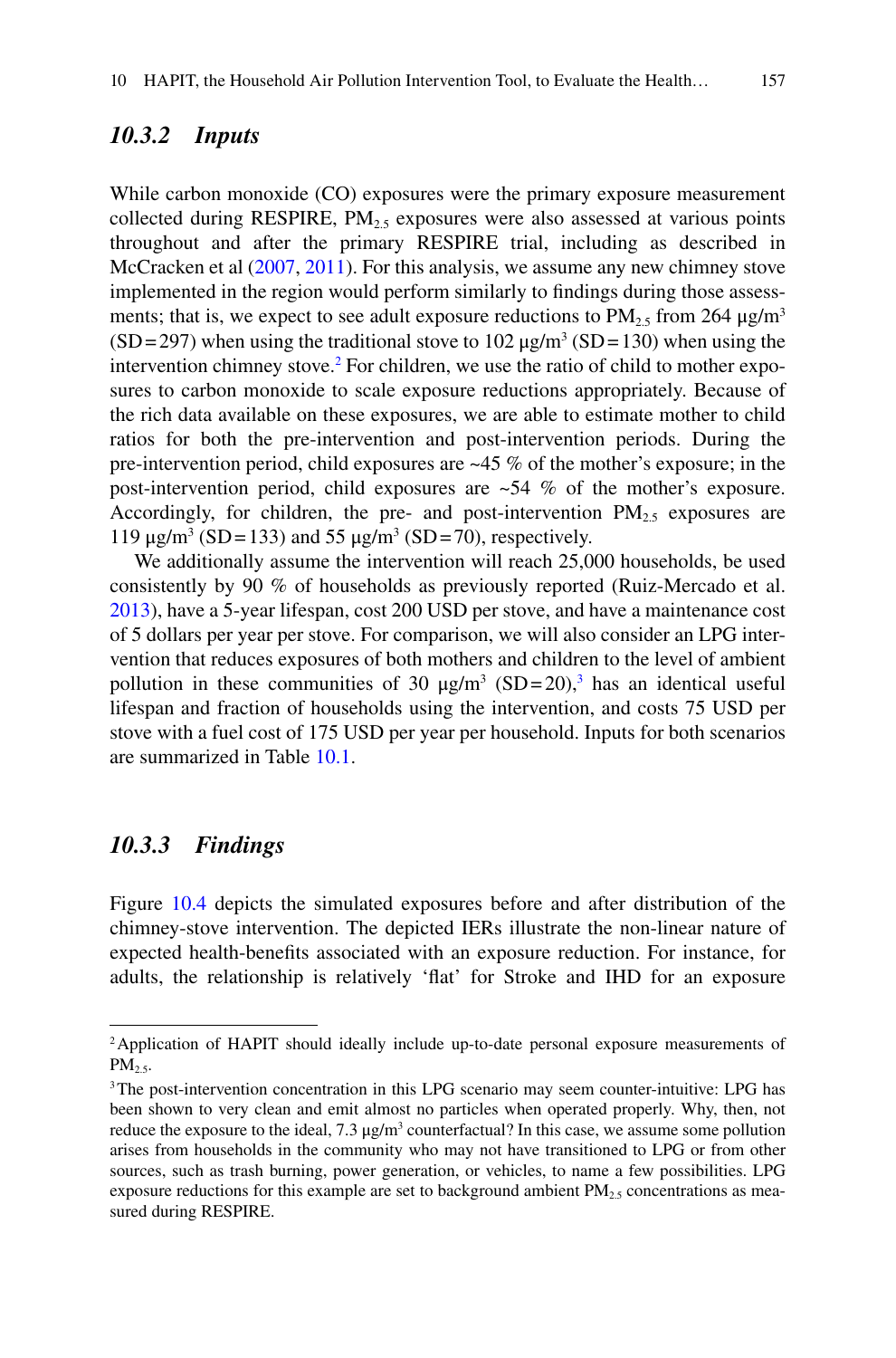|         | Pre-intervention<br>exposure $\mu$ g/m <sup>3</sup> (SD) |          | Post-intervention<br>exposure $\mu$ g/m <sup>3</sup> (SD) |        |        | Average | Stove<br>lifetime | Initial<br>cost | Yearly<br>cost |
|---------|----------------------------------------------------------|----------|-----------------------------------------------------------|--------|--------|---------|-------------------|-----------------|----------------|
|         | Adults                                                   | Kids     | Adults                                                    | Kids   | #Homes | use $%$ | (years)           | <b>USD</b>      | <b>USD</b>     |
| Chimney | 264(297)                                                 | 118(113) | 102(130)                                                  | 55(70) | 25,000 | 90      |                   | 200             |                |
| LPG     |                                                          |          | 30(20)                                                    |        |        |         |                   | 75              | 210            |

<span id="page-11-1"></span>**Table 10.1** HAPIT inputs for chimney stove and LPG interventions in rural Guatemala

<span id="page-11-0"></span>

**Fig. 10.4** Integrated exposure-response curves and uncertainty bounds (*lightly shaded*) for each of the major disease categories associated with exposure to HAP. The *dashed vertical line* indicates the pre-intervention exposure; the *dotted vertical line* indicates the post-chimney intervention exposure. The *upper* and *lower tick marks* along the x-axis are the distributions of the simulated pre- and post-intervention exposures, respectively

reduction due to the intervention. For COPD and lung cancer in adults and ALRI in children, the relationship is relatively linear, though the slope varies. For all health endpoints, the uncertainties are large and variable depending on the location on the curve corresponding to a specific exposure.

# *10.3.4 Assumptions*

In the above examples, we do not consider the common practice of stove stacking, which would result, most likely, in modified post-intervention exposures. We do not include costs or savings to households, which may include time saved and put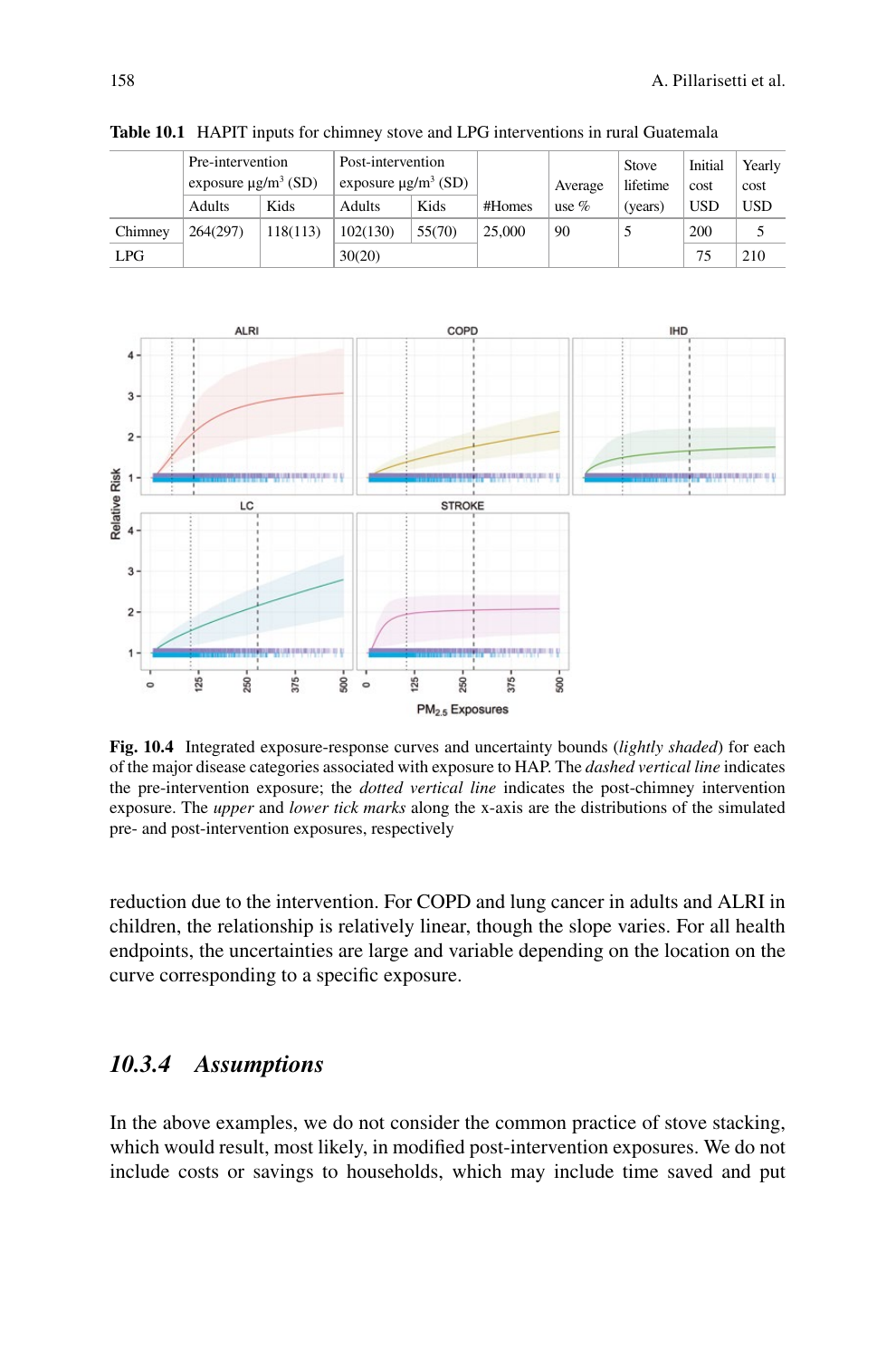towards other productive activities. Additionally, we do not consider dissemination costs or monitoring and evaluation costs, though as mentioned above we do assume that fuel costs are covered by the program. We assume that background disease rates for all of Guatemala are applicable to this region.

Estimates from HAPIT suggest that dissemination of 25,000 chimney stoves – similar to those used during the RESPIRE RCT – with 90 % usage, no stove stacking, and a 5-year lifespan would avert approximately 3270 DALYs (uncertainty bounds 1760–4470) and 65 (uncertainty bounds 35–90) deaths given the exposure reductions modeled above. The majority of the health ben-efits result from reductions in ALRI in children under 5 (Table [10.2\)](#page-13-0). Figure [10.5a](#page-14-0) displays the Averted DALYs and Deaths by disease category and the burden remaining for each group. On average, approximately 72 % of the burden remains, though there is heterogeneity between disease categories (range: 62–85 %). When using the least conservative estimate, approximately 62 % of the burden still remains. Similarly, 57 % (range:  $57-75$  %) of the burden remains if trying to reach 30  $\mu$ g/m<sup>3</sup>, the level of background ambient pollution in RESPIRE communities.

For an LPG dissemination of 25,000 stoves with 90 % usage, no stove stacking, and a 5-year lifespan, HAPIT estimates approximately 5700 DALYs (uncertainty bounds 3750–6360) and 125 deaths averted (uncertainty bounds 80–160). Figure [10.5b](#page-14-0) displays the Averted DALYs and Deaths by disease category for an LPG intervention as described. On average, approximately 52 % percent of the burden remains (range 39–69 %). When using the least conservative estimate of the potential impact of an LPG intervention, approximately 39 % of the burden remains. Contrastingly, the ill-health remaining on the table relative to ambient air pollution is only approximately 16 %. This latter would be taking ambient air pollution as the counterfactual, i.e. the minimum achievable by a change within the household itself.

Despite its large unaverted burden, the chimney stove intervention is considered 'very cost effective' across its entire range of potential averted DALYs using the simple WHO-CHOICE rubric (Fig. [10.6a](#page-15-0)). The LPG stove intervention is also considered very cost-effective, though the range of uncertainty around this estimate is greater than for the chimney stove (Fig. [10.6b](#page-15-0)), extending into the "cost-effective" range. The LPG intervention is sensitive to price shocks; if the January 2015 price for an LPG cylinder is used (18 USD), the intervention and its uncertainty bounds move entirely into the "cost-effective" category. In these examples, the households may be willing to bear part of the cost of either a chimney stove or LPG stove and/or the monthly cost of the LPG, thus reducing the direct cost to the program itself and impacting cost-effectiveness estimates.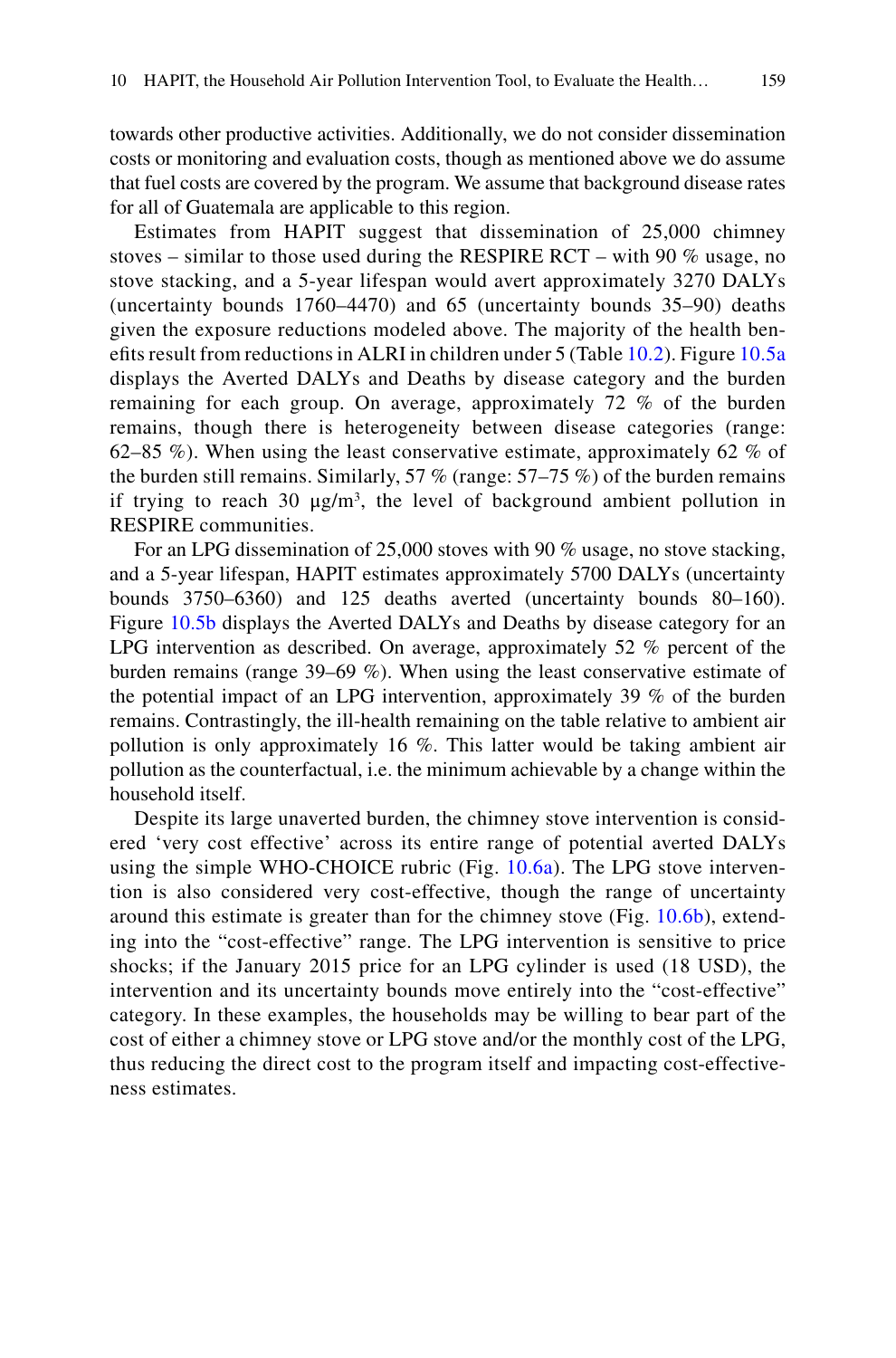|                                                                                     | Stroke<br>Lung cancer<br>$\mathbb{H}$ | (range) DALYs (range) (range)<br>Deaths<br>Deaths<br><b>DALYs</b><br>Deaths<br>Deaths | (range)<br>DALYs (range) (range) DALYs (range) (range) |        |           | $45(30-55)$   390 (280-660)   30(3-14)   72(3-14)   73(25-55)   35(25-55)   310(35-150)   5 (4-6)   600(280-660)   30(15-20) |           |
|-------------------------------------------------------------------------------------|---------------------------------------|---------------------------------------------------------------------------------------|--------------------------------------------------------|--------|-----------|------------------------------------------------------------------------------------------------------------------------------|-----------|
|                                                                                     |                                       |                                                                                       |                                                        |        |           |                                                                                                                              |           |
|                                                                                     |                                       |                                                                                       |                                                        |        |           |                                                                                                                              |           |
|                                                                                     |                                       |                                                                                       |                                                        |        |           |                                                                                                                              |           |
| Table 10.2 HAPIT outputs for chimney stove and LPG stove interventions in Guatemala |                                       |                                                                                       |                                                        |        |           |                                                                                                                              |           |
|                                                                                     | COPD                                  |                                                                                       |                                                        |        |           |                                                                                                                              |           |
|                                                                                     |                                       | Deaths                                                                                | (range)                                                |        |           |                                                                                                                              |           |
|                                                                                     | LRI                                   | <b>NTNS</b>                                                                           | (range)                                                | 2385   | 1290-3230 | 3900                                                                                                                         | 2570-4780 |
|                                                                                     |                                       |                                                                                       |                                                        | himney |           | <b>DG</b>                                                                                                                    |           |

<span id="page-13-0"></span>

| I                                                                                   |
|-------------------------------------------------------------------------------------|
|                                                                                     |
| ۱,                                                                                  |
|                                                                                     |
|                                                                                     |
| $\frac{1}{1}$                                                                       |
| Ì                                                                                   |
| ֧֧֦֧֪֖ׅ֧֪ׅ֛֚֚֞֝֟֝֬֝֝֬֝֬֝֬֝֬֝֬֝֬֝֬֝֬֝֬֝֬֝֟֝֬֝֬֝֬֝֬֝֬֝֬֝֬֝֬֝֬֝֬֝֝֬֝֬֝֬֝֬֝֬֝֬֝֝֬֝֝֬֝֝֝ |
|                                                                                     |
|                                                                                     |
|                                                                                     |
| <br> <br> <br> <br> <br>$\frac{1}{2}$                                               |
|                                                                                     |
| I                                                                                   |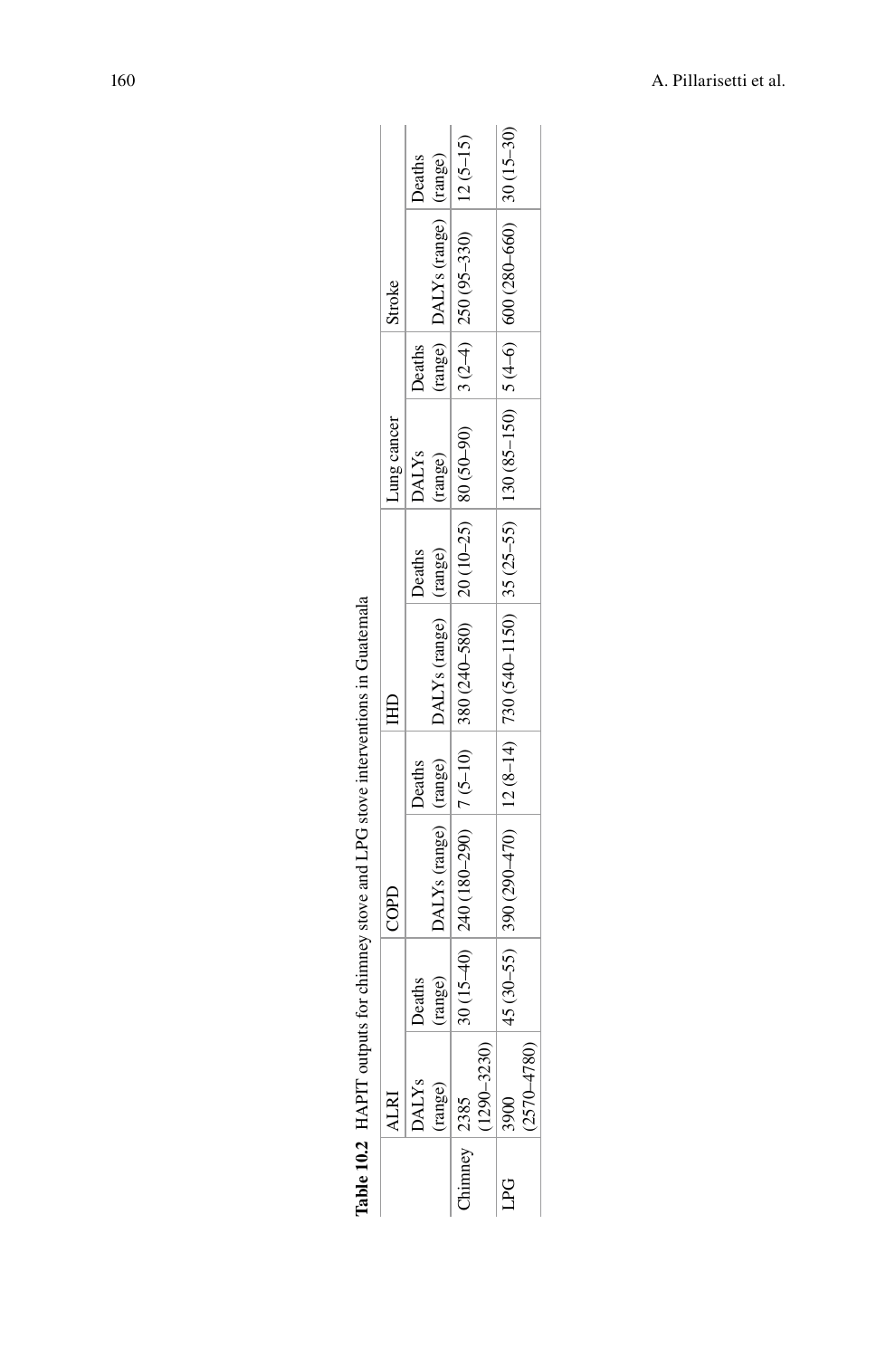<span id="page-14-0"></span>

**Fig. 10.5** Averted deaths and DALYs by disease category for (**a**) a chimney stove intervention and (**b**) an LPG stove intervention in Guatemala. The *darkest bars* are the central estimate of averted ill-health; the *lightest bars* are the total burden avertable by the best possible intervention – one that gets down to the counterfactual exposure of  $7 \mu g/m<sup>3</sup>$ . The remaining bar represents the burden left by an intervention that gets down to 30  $\mu$ g/m<sup>3</sup>, the outdoor ambient level measured during RESPIRE. *Vertical lines* indicate the range of averted ill-health attributable to the intervention modeled by HAPIT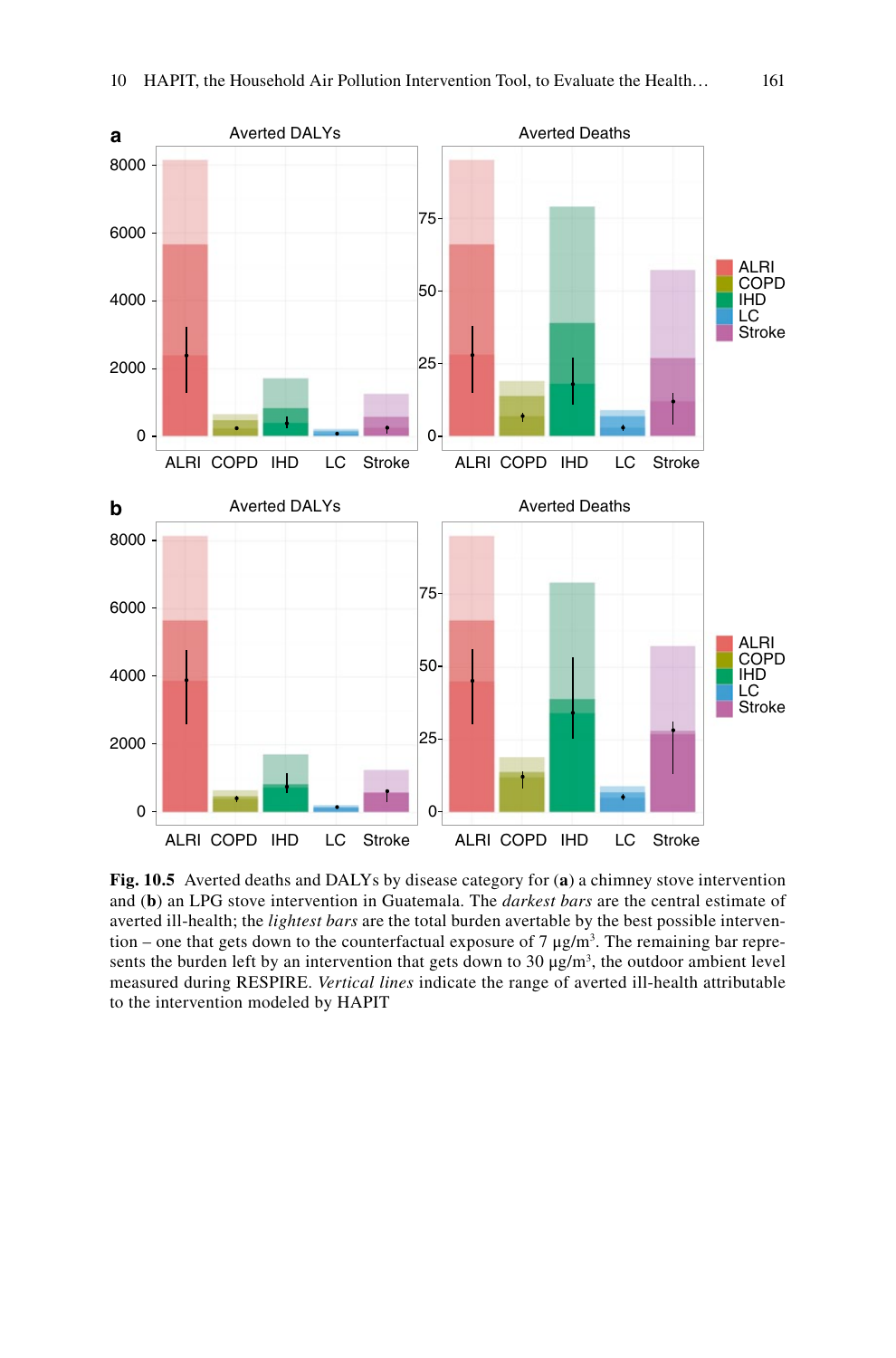<span id="page-15-0"></span>

**Fig. 10.6** Dollars per total averted DALYs. The green shading indicates the WHO-CHOICE "very cost-effective category" (< GDP PC per DALY), the yellow shading indicates the "cost-effective" category (between 1 and 3 x GDP PC per DALY) and the red indicates "not cost-effective." The (**a**) *top panel* is for the chimney stove intervention; the (**b**) *bottom panel* is for the LPG intervention. The 2010 GDP PC in Guatemala was approximately 5000 USD

# **10.4 Considerations Arising During the Development and Use of HAPIT**

HAPIT provides an easy-to-use, web-based application for assessing the impact of a household air pollution intervention for countries in which there is a significant solid fuel using population. It estimates a range of DALYs and deaths averted by an intervention based on epidemiological methods and using the best available background disease and exposure-response data available. The somewhat simple interface masks significant computational and methodological complexity, and should thus be used with care when making significant policy decisions and considering large interventions with substantial financial and logistical costs.

During the development of HAPIT, a number of methodological and conceptual issues came to the fore. We conclude with a discussion of these issues, of the limitations of HAPIT, and of next steps to further enhance the robustness and reliability of HAPIT-based estimates.

#### *10.4.1 Assumptions and Limitations of HAPIT*

HAPIT makes a number of assumptions and has a number of limitations. The most prominent follow.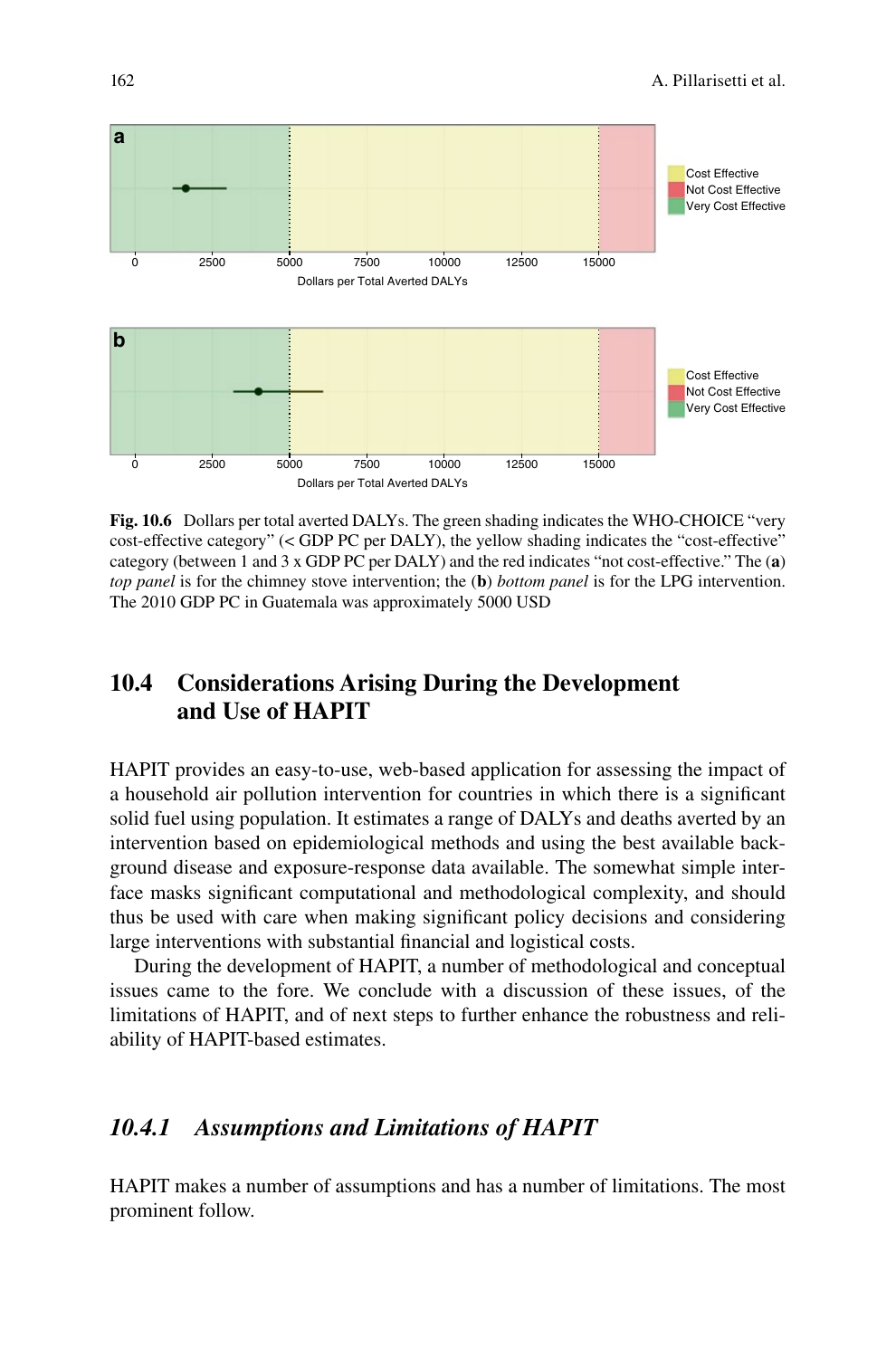- (1) HAPIT assumes that measurements of changes in exposure made over a short period of time are indicative of long-term trends. For results-based financing centered around using averted DALYs and deaths, it will be necessary to perform periodic verification of benefits throughout the period of time financing is sought.
- (2) As currently designed, changes in exposure to the cook, upon whom measurements were taken, reflect changes in other household members. The impact on children under the age of 5 is adjusted by the default relationship described above for all scenarios in HAPIT unless an alternate ratio is provided. It is strongly suggested that any alternate ratio be grounded in measurements in the community of interest.
- (3) HAPIT assumes background disease and economic characteristics are relatively static. For interventions with a short life-span, this assumption may hold; for long-lived interventions, such as transitioning a community to clean fuels or electricity, HAPIT estimates would need to be revised regularly. In addition, economies of scale are not considered when evaluating cooking interventions costs. Human development indicators may change rapidly depending on social, economic, and political conditions in countries in which HAPIT may be used. These changes can impact the relative merits of a HAP intervention, swaying an intervention from not cost-effective to cost-effective based, for example, on more recent GDP per capita estimates or, for fuel interventions, on fuel costs. For example, the price of LPG in Guatemala has been fairly volatile, varying between 5 USD in 2003 and 18 USD in early 2015 before dropping back down to 10 USD in May of 2015. HAPIT's simplistic cost-estimates do not currently account for monthly or yearly fuel price fluctuations.
- (4) HAPIT currently relies on IHME's GBD of disease data, which is, as of now, the most complete and comprehensive burden of disease data available. This completeness comes with the price of some methodological opacity. Continued burden of disease efforts from the World Health Organization and others may result in more rigorous and open model comparison efforts, similar to those seen among climate scientists.

HAPIT highlights the tension between cost-effectiveness and the burden left 'on the table.' As seen in both of the example scenarios above, deployment of an intervention seeking to reduce household air pollution leaves significant ill-health in target communities. This "unaverted" burden poses a quandary to policy makers and health practitioners seeking cost-effective solutions to myriad health problems. The aforementioned chimney stove example is more cost-effective by the admittedly simple form of WHO-CHOICE implemented here; however, it leaves a substantial health burden on the table. The LPG intervention, meanwhile, is less cost-effective, but removes more of this burden from the table. Some may argue that the chimney stove represents an incremental change toward cleaner energy systems; others may counter that leapfrogging attempts at cleanly burning biomass may represent the clearest path forward towards reducing the HAP-related health burden. Rather than make an argument in either direction, we highlight the types of fundamental questions that HAPIT brings to light. These questions are further complicated by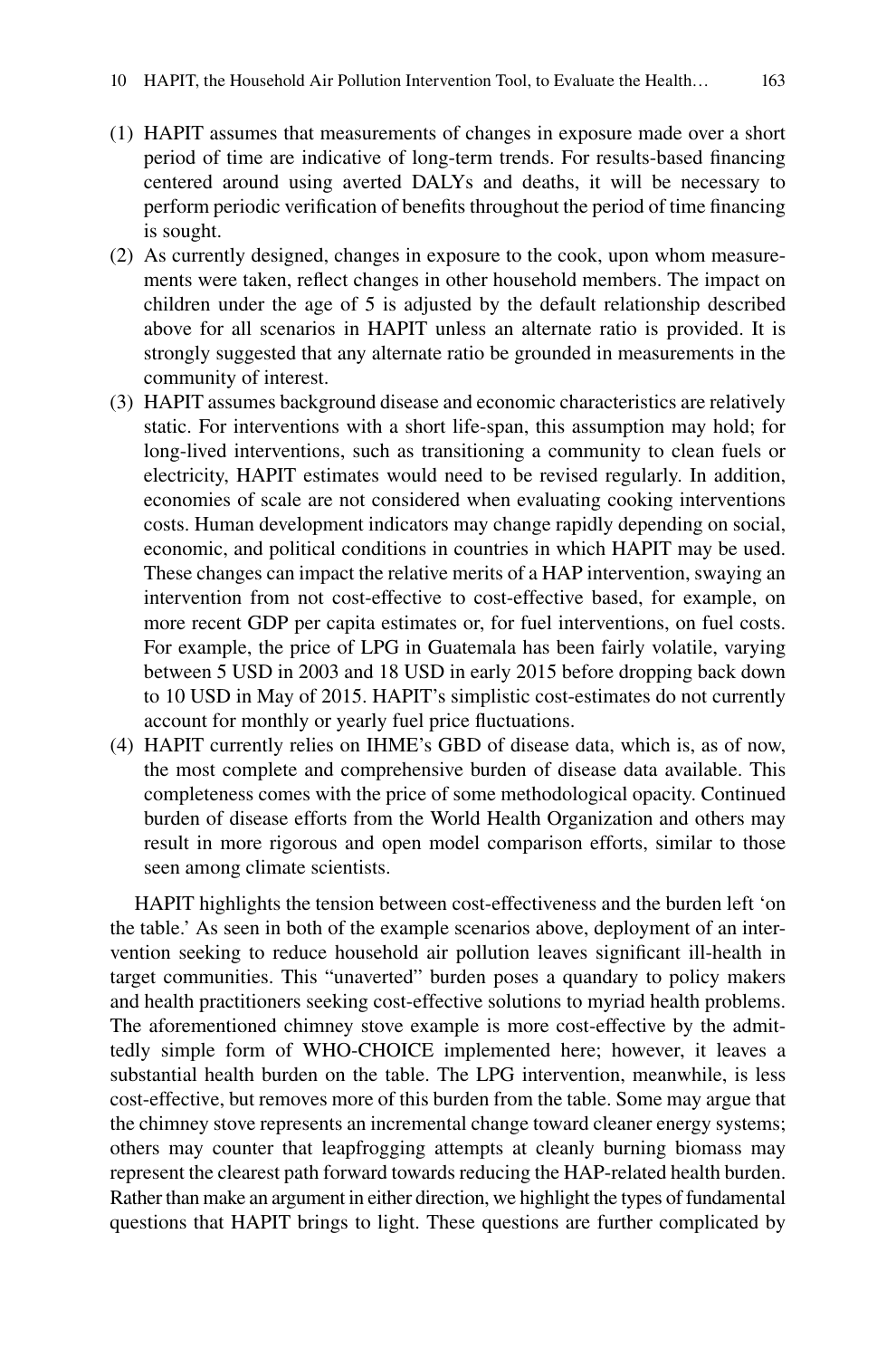considering other health programs – such as a rotavirus vaccine program, the widespread deployment of insecticide-impregnated bednets, efforts to improve access to pre-natal care services or a scale-up of water purification devices – side-by-side with HAPIT-based avoided ill-health estimates from clean cooking interventions.

As both interventions leave a significant portion of the burden of the table, we assume that there is some background ambient air pollution – from unclean cooking around intervention homes or from other sources – that contributes to exposures. Controlling this air pollution, by for example ensuring widespread access to clean cooking fuels in a community, could lead to more substantial benefits of an intervention. Put another way, deploying interventions to a larger fraction of homes may have the additional benefit of improving ambient air pollution enough to make an intervention appear more cost-effective. Further research is needed to better understand how much population 'coverage' with and usage of the intervention would be needed to maximize benefits. Finally, our consideration of the burden 'left on the table' explicitly acknowledges that reaching a state of no additional ill-health above the counterfactual would most likely require action to reduce all sources of air pollution – including ambient air pollution from non-cooking sources and pollution released by industries and vehicles, to name a few.

Complications are additionally introduced by an appliance-model of household energy use, in which interventions are used concomitantly with traditional cooking technologies to fully meet the cooking and heating needs of the household – a phenomenon known as stove stacking. As shown in a recent modeling exercise, occasional use of a traditional stove can lead to significant exposures (Johnson and Chiang [2015\)](#page-20-10). HAPIT assumes displacement of the traditional stove for the userspecified percentage of households using the intervention. In homes where stacking occurs, HAPIT may over-predict potential health benefits. Part of this shortcoming is accounted for in the probabilistic approach used, in which 1000 exposures across the distribution of measurements are drawn to estimate averted health impacts. However, the potential impact of stacking to dilute potential exposure reductions should not be dismissed (Pillarisetti et al. [2014](#page-21-4); Ruiz-Mercado and Masera [2015](#page-21-14)).

HAPIT estimates will evolve as GBD-provided background disease information and integrated-exposure response curves change over time. Forthcoming data to be released as part of the 2013 GBD update will undoubtedly alter HAPIT estimates, as it includes a number of revisions to the way air pollution burdens are estimated. Updating HAPIT to account for changes in background disease rates estimated by GBD and for updates to the IER curves is a non-trivial task complicated by the unavailability of programmatic access to GBD data. Furthermore, updates to HAPIT may invalidate results from previous versions of HAPIT.

#### *10.4.2 Future Steps*

More nuanced probabilistic uncertainty analysis is possible given the wide number of inputs (and corresponding uncertainty bounds) used in HAPIT estimates. Incorporating and propagating these uncertainties throughout the model, however,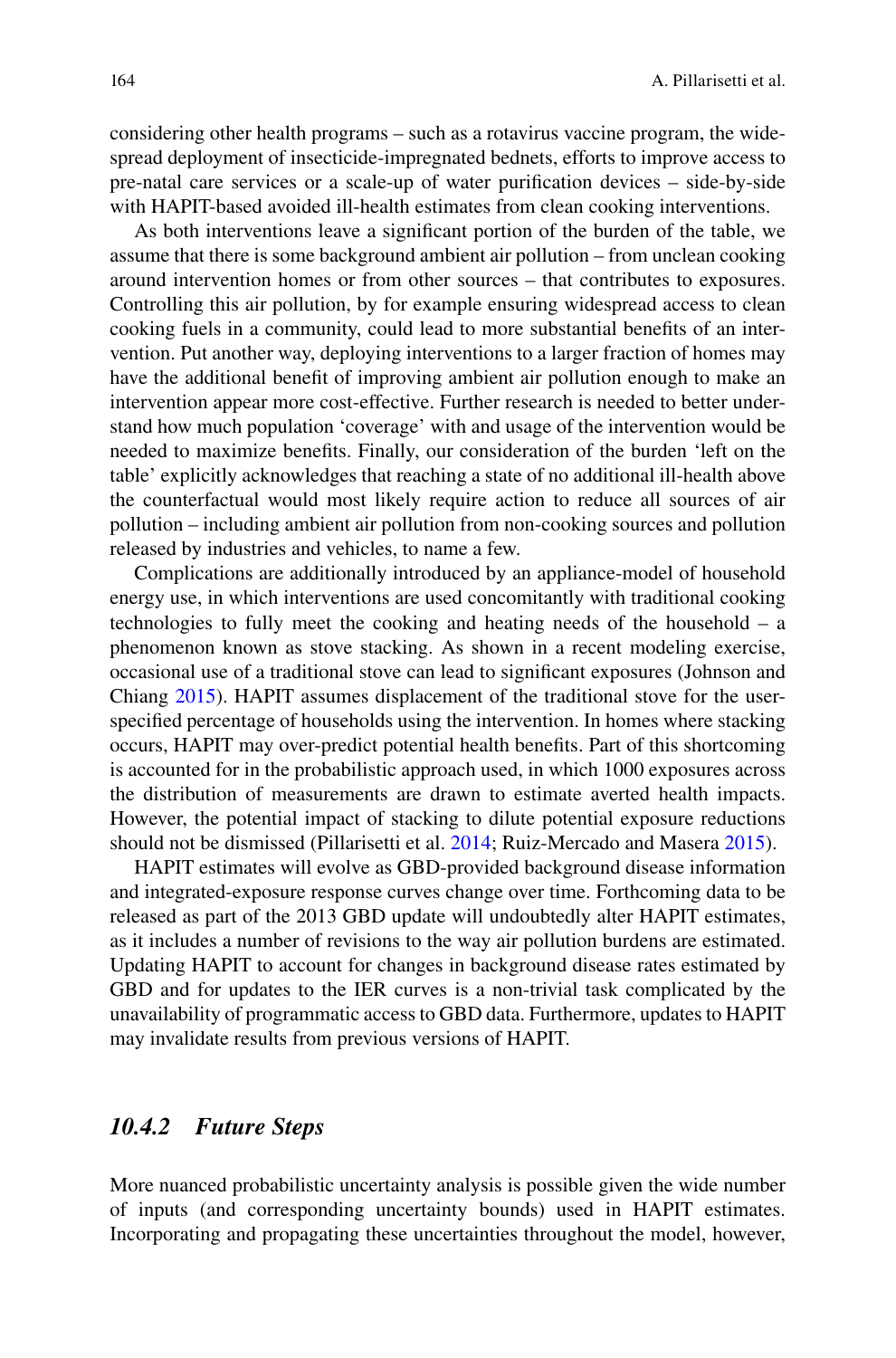requires significant computational resources and increases the requisite run time by 10–30 fold. We are evaluating methods to more quickly incorporate these types of uncertainty analyses in HAPIT by utilizing multi-core computing techniques.

An additional and less tractable complexity arises from the model-based uncertainty bounds generated by the IHME modeling of the GBD. As noted elsewhere (Byass [2010](#page-20-11); Byass et al. [2013](#page-20-12)), the uncertainties presented in the GBD 2010 are complex and challenging to interpret and use in further analyses of the type we describe. For some HAPIT parameters, including the IERs and the WHO solid fuel use estimates, more methodological clarity is available, facilitating Monte Carlo and other simulation-based analyses.

# *10.4.3 Including Reductions in Community-Scale Ambient Air Pollution*

A well-performing, well-used intervention may result in benefits to households not using the intervention by way of reductions in emissions contributing to ambient air pollution. Accounting for these benefits without a significant measurement campaign is challenging. Measurement may prove feasible; for example, exposure reductions due to reduced ambient pollution can be estimated by (1) by measuring exposures on individuals who did not receive an intervention and (2) by measuring ambient pollution continuously in villages both before and after the deployment of interventions. These measurements are typically expensive, though may be worth pursuing if a program perceives the benefit to be substantial.

HAPIT does not currently have a distinct module to estimate these benefits, though they could be separately estimated in an analogous fashion to those stemming from an intervention. For instance, if measurements indicated that exposures were reduced from 264  $\mu$ g/m<sup>3</sup> to 200  $\mu$ g/m<sup>3</sup> for an additional 10,000 households, HAPIT could be run using these measurements to estimate the additional averted DALYs and deaths attributable to the intervention's contribution to cleaning up the community airshed as a secondary benefit.

# *10.4.4 Enabling Users to Perform Sub-National or Customized Averted Health Estimates Using Custom-Input Background Disease Data*

For some countries – including India, Mexico, Peru, and Nepal – where national statistics may not adequately represent sub-national populations, the ability to customize background disease information may enhance HAPIT's reliability. We are exploring methods by which to incorporate this feature.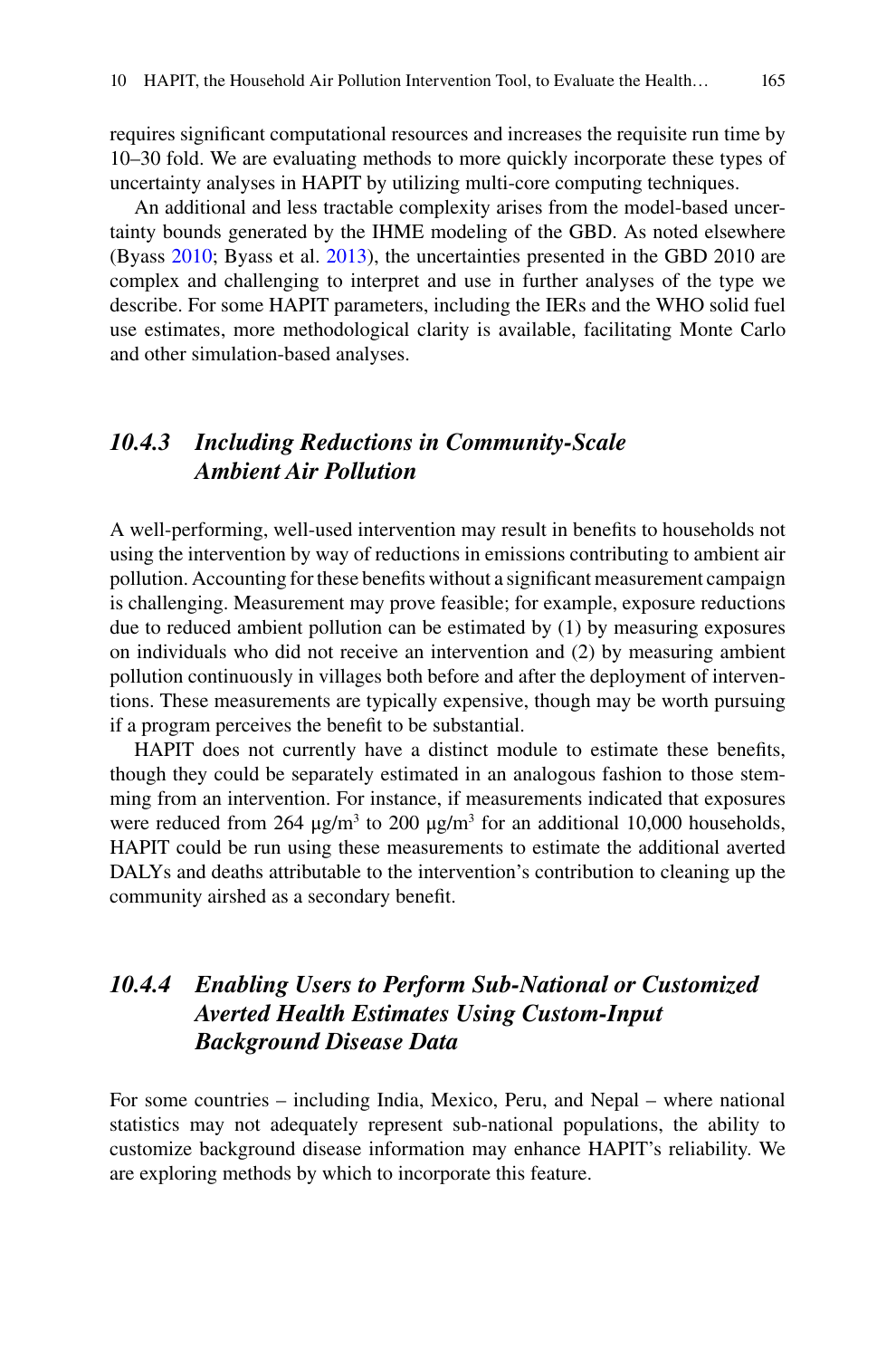## **10.5 Conclusion**

There is a growing focus on interventions seeking to reduce the burden of disease associated with household air pollution. HAPIT provides policy-makers and program implementers a relatively easy-to-use tool by which to compare the relative merits of programs both within and between countries, helping assist with optimization of limited resources. Although a number of uncertainties remain, HAPIT represents the 'state of the science' and relies on the best available knowledge – and is built to easily integrate new knowledge and findings to better hone estimates.

HAPIT is freely available for use over the web and can output a summary report to guide later discussions. Like other publically available tools used to assist in resource allocation and policy making decisions (Winfrey et al. [2011;](#page-22-8) Thompson and Juan 2006), though, it requires a significant understanding of the particulars of the community and country in which an intervention is proposed; confidence in the interventions' ability to reduce exposure to HAP; measurements of exposure to PM<sub>2.5</sub> before and after an intervention; and significant consideration of optimal ways to deploy and maintain an intervention over time.

The development of HAPIT was funded by the Global Alliance for Clean Cookstoves and was spearheaded by authors Ajay Pillarisetti and Kirk R. Smith of the Household Energy, Climate, and Health Research Group at the University of California, Berkeley. Early versions of HAPIT were created by Cooper Hanning. HAPIT benefits from the input of many colleagues, including Heather Adair-Rohani, Donee Alexander, Sophie Bonjour, Zoe Chafe, Manish Desai, Ellen Eisen, Maria Theresa Hernandez, L. Drew Hill, Nicholas L. Lam, and Lisa Thompson.

#### **References**

- <span id="page-19-3"></span>Apte JS, Marshall JD, Cohen AJ, Brauer M (2015) Addressing global mortality from ambient PM2.5. Environ Sci Technol 49(13):8057–8066. doi[:10.1021/acs.est.5b01236](http://dx.doi.org/10.1021/acs.est.5b01236)
- <span id="page-19-1"></span>Balakrishnan K, Ghosh S, Ganguli B, Sambandam S, Bruce N, Barnes DF, Smith KR (2013) State and national household concentrations of PM2.5 from solid cookfuel use: results from measurements and modeling in India for estimation of the global burden of disease. Environ Health 12(1):77. doi:[10.1186/1476-069X-12-77](http://dx.doi.org/10.1186/1476-069X-12-77)
- <span id="page-19-0"></span>Bonjour S, Adair-Rohani H, Wolf J, Bruce NG, Mehta S, Pruss-Ustun A, Lahiff M, Rehfuess EA, Mishra V, Smith KR (2013) Solid fuel use for household cooking: country and regional estimates for 1980–2010. Environ Health Perspect 121(7):784–790. doi[:10.1289/ehp.1205987](http://dx.doi.org/10.1289/ehp.1205987)
- <span id="page-19-4"></span>Bruce N, Weber M, Arana B, Diaz A, Jenny A, Thompson L, McCracken J, Dherani M, Juarez D, Ordonez S, Klein R, Smith KR (2007) Pneumonia case-finding in the RESPIRE Guatemala indoor air pollution trial: standardizing methods for resource-poor settings. Bull World Health Organ 85(7):535–544
- <span id="page-19-2"></span>Burnett RT, Pope CA 3rd, Ezzati M, Olives C, Lim SS, Mehta S, Shin HH, Singh G, Hubbell B, Brauer M, Anderson HR, Smith KR, Balmes JR, Bruce NG, Kan H, Laden F, Pruss-Ustun A, Turner MC, Gapstur SM, Diver WR, Cohen A (2014) An integrated risk function for estimating the global burden of disease attributable to ambient fine particulate matter exposure. Environ Health Perspect 122(4):397–403. doi[:10.1289/ehp.1307049](http://dx.doi.org/10.1289/ehp.1307049)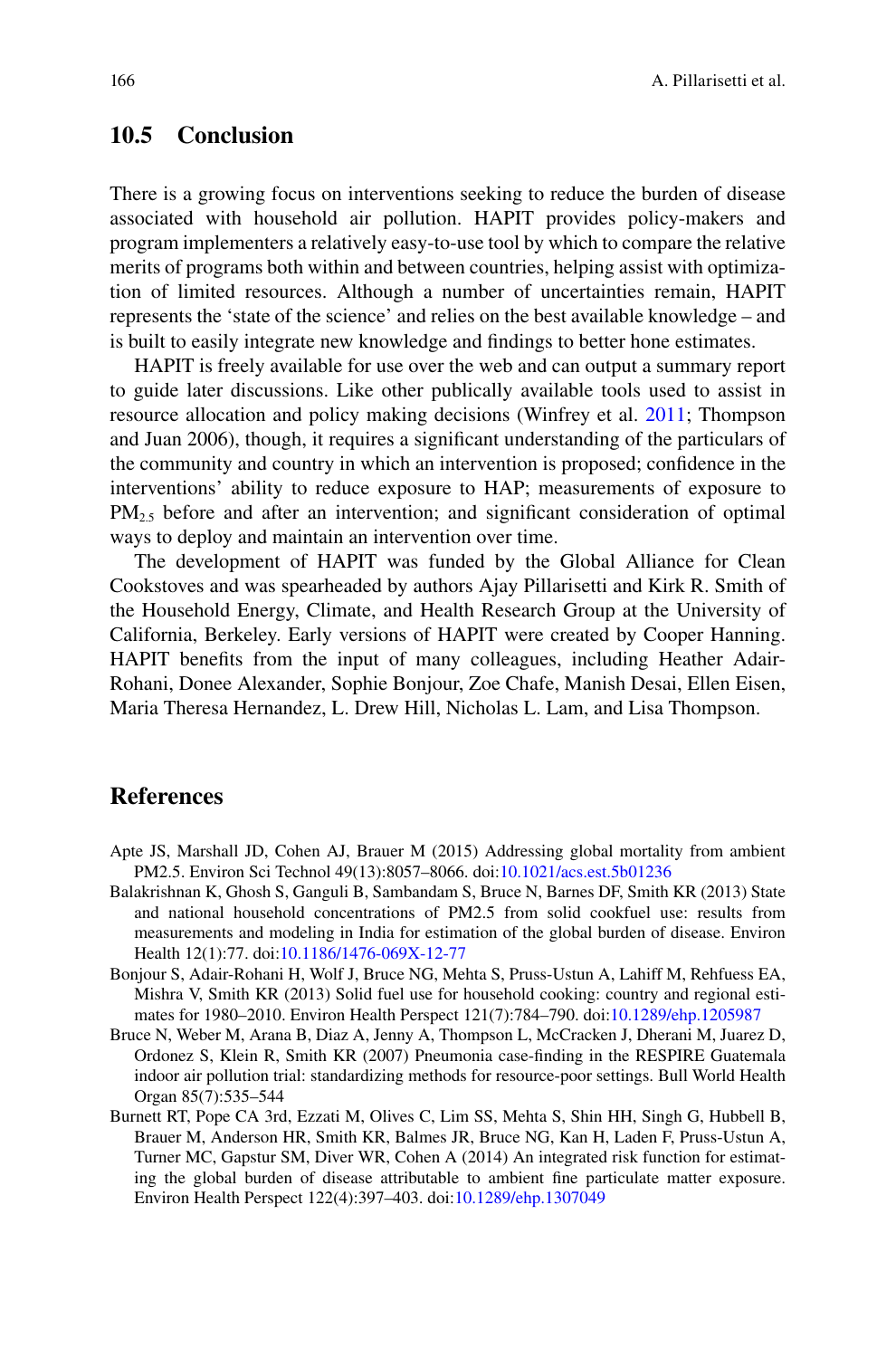- <span id="page-20-11"></span>Byass P (2010) The imperfect world of global health estimates. PLoS Med 7(11):e1001006. doi:[10.1371/journal.pmed.1001006](http://dx.doi.org/10.1371/journal.pmed.1001006)
- <span id="page-20-12"></span>Byass P, de Courten M, Graham WJ, Laflamme L, McCaw-Binns A, Sankoh OA, Tollman SM, Zaba B (2013) Reflections on the global burden of disease 2010 estimates. PLoS Med 10(7):e1001477. doi:[10.1371/journal.pmed.1001477](http://dx.doi.org/10.1371/journal.pmed.1001477)
- Cairncross S, Feachem RG (1993) Environmental health engineering in the tropics: an introductory text, 2nd edn. Wiley, Chichester
- <span id="page-20-9"></span>Chang W, Cheng J, Allair J, Xie Y, McPherson J (2015) Web application framework for R. R RStudio, Boston, USA
- <span id="page-20-2"></span>GACC Country Profiles (2015) Global alliance for clean cookstoves. [http://cleancookstoves.org/](http://cleancookstoves.org/country-profiles/) [country-profiles/](http://cleancookstoves.org/country-profiles/)
- <span id="page-20-7"></span>EPA (2004) Advisory on plans for health effects analysis in the analytical plan for EPA's second prospective analysis – benefits and costs of the clean air act, 1990–2020. Scientific Advisor Board, United States Environmental Protection Agency, Washington, DC
- <span id="page-20-1"></span>EPA US BenMap: Environmental benefits mapping and analysis program user's manual. appendix. Office of Air Quality Planning and Standards, Research Triangle Park
- <span id="page-20-3"></span>Evans DB, Chisholm T, Edejer T (2006) Generalized cost-effectiveness analysis: principles and practice. Elgar Companion Health Econ. doi[:10.4337/9781845428914.00061](http://dx.doi.org/10.4337/9781845428914.00061)
- <span id="page-20-8"></span>Hill L, Pillarisetti A, Delapena S, Garland C, Jagoe K, Koetting P, Pelletreau A, Boatman M, Pennise D, Smith K (2015) Air pollution and impact analysis of a pilot stove intervention: Report to the Ministry of Health and Inter-Ministerial Clean Stove Initiative of the Lao People's Democratic Republic, Berkeley
- <span id="page-20-6"></span>IHME (2010) Global burden of disease study, ambient air pollution risk model 1990–2010. Institute for Health Metrics and Evaluation (IHME), Seattle
- <span id="page-20-5"></span>Jetter J, Kariher P (2009) Solid-fuel household cook stoves: characterization of performance and emissions. Biomass Bioenergy 33:294–305
- <span id="page-20-4"></span>Jetter J, Zhao Y, Smith KR, Khan B, Yelverton T, Decarlo P, Hays MD (2012) Pollutant emissions and energy efficiency under controlled conditions for household biomass cookstoves and implications for metrics useful in setting international test standards. Environ Sci Technol 46(19):10827–10834. doi[:10.1021/es301693f](http://dx.doi.org/10.1021/es301693f)
- <span id="page-20-10"></span>Johnson MA, Chiang RA (2015) Quantitative guidance for stove usage and performance to achieve health and environmental targets. Environ Health Perspect 123(8):820–826. doi:[10.1289/](http://dx.doi.org/10.1289/ehp.1408681) [ehp.1408681](http://dx.doi.org/10.1289/ehp.1408681)
- <span id="page-20-0"></span>Lozano R, Naghavi M, Foreman K, Lim S, Shibuya K, Aboyans V, Abraham J, Adair T, Aggarwal R, Ahn SY, Alvarado M, Anderson HR, Anderson LM, Andrews KG, Atkinson C, Baddour LM, Barker-Collo S, Bartels DH, Bell ML, Benjamin EJ, Bennett D, Bhalla K, Bikbov B, Bin Abdulhak A, Birbeck G, Blyth F, Bolliger I, Boufous S, Bucello C, Burch M, Burney P, Carapetis J, Chen H, Chou D, Chugh SS, Coffeng LE, Colan SD, Colquhoun S, Colson KE, Condon J, Connor MD, Cooper LT, Corriere M, Cortinovis M, de Vaccaro KC, Couser W, Cowie BC, Criqui MH, Cross M, Dabhadkar KC, Dahodwala N, De Leo D, Degenhardt L, Delossantos A, Denenberg J, Des Jarlais DC, Dharmaratne SD, Dorsey ER, Driscoll T, Duber H, Ebel B, Erwin PJ, Espindola P, Ezzati M, Feigin V, Flaxman AD, Forouzanfar MH, Fowkes FG, Franklin R, Fransen M, Freeman MK, Gabriel SE, Gakidou E, Gaspari F, Gillum RF, Gonzalez-Medina D, Halasa YA, Haring D, Harrison JE, Havmoeller R, Hay RJ, Hoen B, Hotez PJ, Hoy D, Jacobsen KH, James SL, Jasrasaria R, Jayaraman S, Johns N, Karthikeyan G, Kassebaum N, Keren A, Khoo JP, Knowlton LM, Kobusingye O, Koranteng A, Krishnamurthi R, Lipnick M, Lipshultz SE, Ohno SL, Mabweijano J, MacIntyre MF, Mallinger L, March L, Marks GB, Marks R, Matsumori A, Matzopoulos R, Mayosi BM, McAnulty JH, McDermott MM, McGrath J, Mensah GA, Merriman TR, Michaud C, Miller M, Miller TR, Mock C, Mocumbi AO, Mokdad AA, Moran A, Mulholland K, Nair MN, Naldi L, Narayan KM, Nasseri K, Norman P, O'Donnell M, Omer SB, Ortblad K, Osborne R, Ozgediz D, Pahari B, Pandian JD, Rivero AP, Padilla RP, Perez-Ruiz F, Perico N, Phillips D, Pierce K, Pope CA 3rd, Porrini E, Pourmalek F, Raju M, Ranganathan D, Rehm JT, Rein DB, Remuzzi G, Rivara FP, Roberts T, De Leon FR, Rosenfeld LC, Rushton L, Sacco RL, Salomon JA, Sampson U, Sanman E,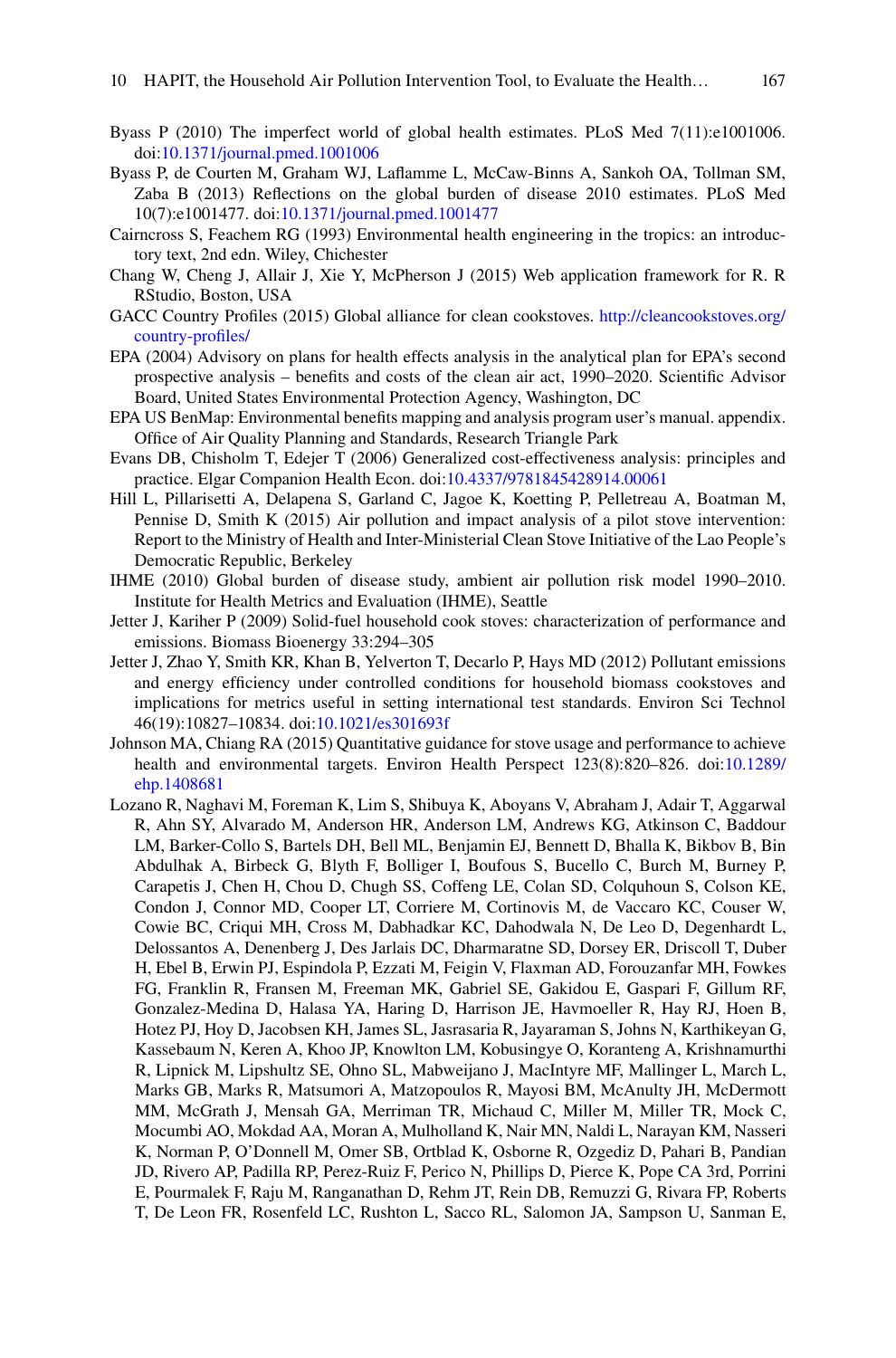Schwebel DC, Segui-Gomez M, Shepard DS, Singh D, Singleton J, Sliwa K, Smith E, Steer A, Taylor JA, Thomas B, Tleyjeh IM, Towbin JA, Truelsen T, Undurraga EA, Venketasubramanian N, Vijayakumar L, Vos T, Wagner GR, Wang M, Wang W, Watt K, Weinstock MA, Weintraub R, Wilkinson JD, Woolf AD, Wulf S, Yeh PH, Yip P, Zabetian A, Zheng ZJ, Lopez AD, Murray CJ, AlMazroa MA, Memish ZA (2012) Global and regional mortality from 235 causes of death for 20 age groups in 1990 and 2010: a systematic analysis for the Global Burden of Disease Study 2010. Lancet 380(9859):2095–2128. doi:[10.1016/S0140-6736\(12\)61728-0](http://dx.doi.org/10.1016/S0140-6736(12)61728-0)

- <span id="page-21-6"></span>Mathers CD, Lopez AD, Murray CJL (2006) The burden of disease and mortality by condition: data, methods, and results for 2001. In: Lopez AD, Mathers CD, Ezzati M, Jamison DT, Murray CJL (eds) Global burden of disease and risk factors. World Bank, Washington, DC
- <span id="page-21-10"></span>McCracken JP, Smith KR, Diaz A, Mittleman MA, Schwartz J (2007) Chimney stove intervention to reduce long-term wood smoke exposure lowers blood pressure among Guatemalan women. Environ Health Perspect 115(7):996–1001. doi[:10.1289/ehp.9888](http://dx.doi.org/10.1289/ehp.9888)
- <span id="page-21-11"></span>McCracken J, Smith KR, Stone P, Diaz A, Arana B, Schwartz J (2011) Intervention to lower household wood smoke exposure in Guatemala reduces ST-segment depression on electrocardiograms. Environ Health Perspect 119(11):1562–1568. doi:[10.1289/ehp.1002834](http://dx.doi.org/10.1289/ehp.1002834)
- <span id="page-21-7"></span>Murray CJ, Ezzati M, Flaxman AD, Lim S, Lozano R, Michaud C, Naghavi M, Salomon JA, Shibuya K, Vos T, Wikler D, Lopez AD (2012) GBD 2010: design, definitions, and metrics. Lancet 380(9859):2063–2066. doi:[10.1016/S0140-6736\(12\)61899-6](http://dx.doi.org/10.1016/S0140-6736(12)61899-6)
- <span id="page-21-12"></span>Northcross A, Chowdhury Z, McCracken J, Canuz E, Smith KR (2010) Estimating personal PM2.5 exposures using CO measurements in Guatemalan households cooking with wood fuel. J Environ Monit 12(4):873–878. doi[:10.1039/b916068j](http://dx.doi.org/10.1039/b916068j)
- <span id="page-21-4"></span>Pillarisetti A, Vaswani M, Jack D, Balakrishnan K, Bates MN, Arora NK, Smith KR (2014) Patterns of stove usage after introduction of an advanced cookstove: the long-term application of household sensors. Environ Sci Technol 48(24):14525–14533. doi[:10.1021/es504624c](http://dx.doi.org/10.1021/es504624c)
- <span id="page-21-8"></span>R Foundation: A language and environment for statistical computer. R Foundation for Statistical Computing, Vienna
- <span id="page-21-2"></span>Rosa G, Majorin F, Boisson S, Barstow C, Johnson M, Kirby M, Ngabo F, Thomas E, Clasen T (2014) Assessing the impact of water filters and improved cook stoves on drinking water quality and household air pollution: a randomised controlled trial in Rwanda. PLoS One 9(3):e91011. doi:[10.1371/journal.pone.0091011](http://dx.doi.org/10.1371/journal.pone.0091011)
- <span id="page-21-14"></span>Ruiz-Mercado I, Masera O (2015) Patterns of stove use in the context of fuel–device stacking: rationale and implications. Ecohealth 12(1):42–56. doi[:10.1007/s10393-015-1009-4](http://dx.doi.org/10.1007/s10393-015-1009-4). Epub 2015 Feb 28
- <span id="page-21-13"></span>Ruiz-Mercado I, Canuz E, Walker JL, Smith KR (2013) Quantitative metrics of stove adoption using Stove Use Monitors (SUMs). Biomass Bioenergy 57:136–148
- <span id="page-21-3"></span>Sambandam S, Balakrishnan K, Ghosh S, Sadasivam A, Madhav S, Ramasamy R, Samanta M, Mukhopadhyay K, Rehman H, Ramanathan V (2015) Can currently available advanced combustion biomass cook-stoves provide health relevant exposure reductions? Results from initial assessment of select commercial models in India. Ecohealth 12(1):25–41. doi:[10.1007/](http://dx.doi.org/10.1007/s10393-014-0976-1) [s10393-014-0976-1](http://dx.doi.org/10.1007/s10393-014-0976-1)
- <span id="page-21-0"></span>Singh A, Tuladhar K, Bajracharya A, Pillarisetti A (2012) Assessment of effectiveness of improved cook stoves in reducing indoor air pollution and improving health in Nepal. Energy Sustain Dev 16:406–414
- <span id="page-21-5"></span>Smith KR, Haigler E (2008) Co-benefits of climate mitigation and health protection in energy systems: scoping methods. Annu Rev Public Health 29:11–25. doi:[10.1146/annurev.](http://dx.doi.org/10.1146/annurev.publhealth.29.020907.090759) [publhealth.29.020907.090759](http://dx.doi.org/10.1146/annurev.publhealth.29.020907.090759)
- <span id="page-21-1"></span>Smith KR, McCracken JP, Thompson L, Edwards R, Shields KN, Canuz E, Bruce N (2010) Personal child and mother carbon monoxide exposures and kitchen levels: methods and results from a randomized trial of woodfired chimney cookstoves in Guatemala (RESPIRE). J Expo Sci Environ Epidemiol 20(5):406–416. doi:[10.1038/jes.2009.30](http://dx.doi.org/10.1038/jes.2009.30)
- <span id="page-21-9"></span>Smith KR, McCracken JP, Weber MW, Hubbard A, Jenny A, Thompson LM, Balmes J, Diaz A, Arana B, Bruce N (2011) Effect of reduction in household air pollution on childhood pneumonia in Guatemala (RESPIRE): a randomised controlled trial. Lancet 378(9804):1717–1726. doi:[10.1016/S0140-6736\(11\)60921-5](http://dx.doi.org/10.1016/S0140-6736(11)60921-5)